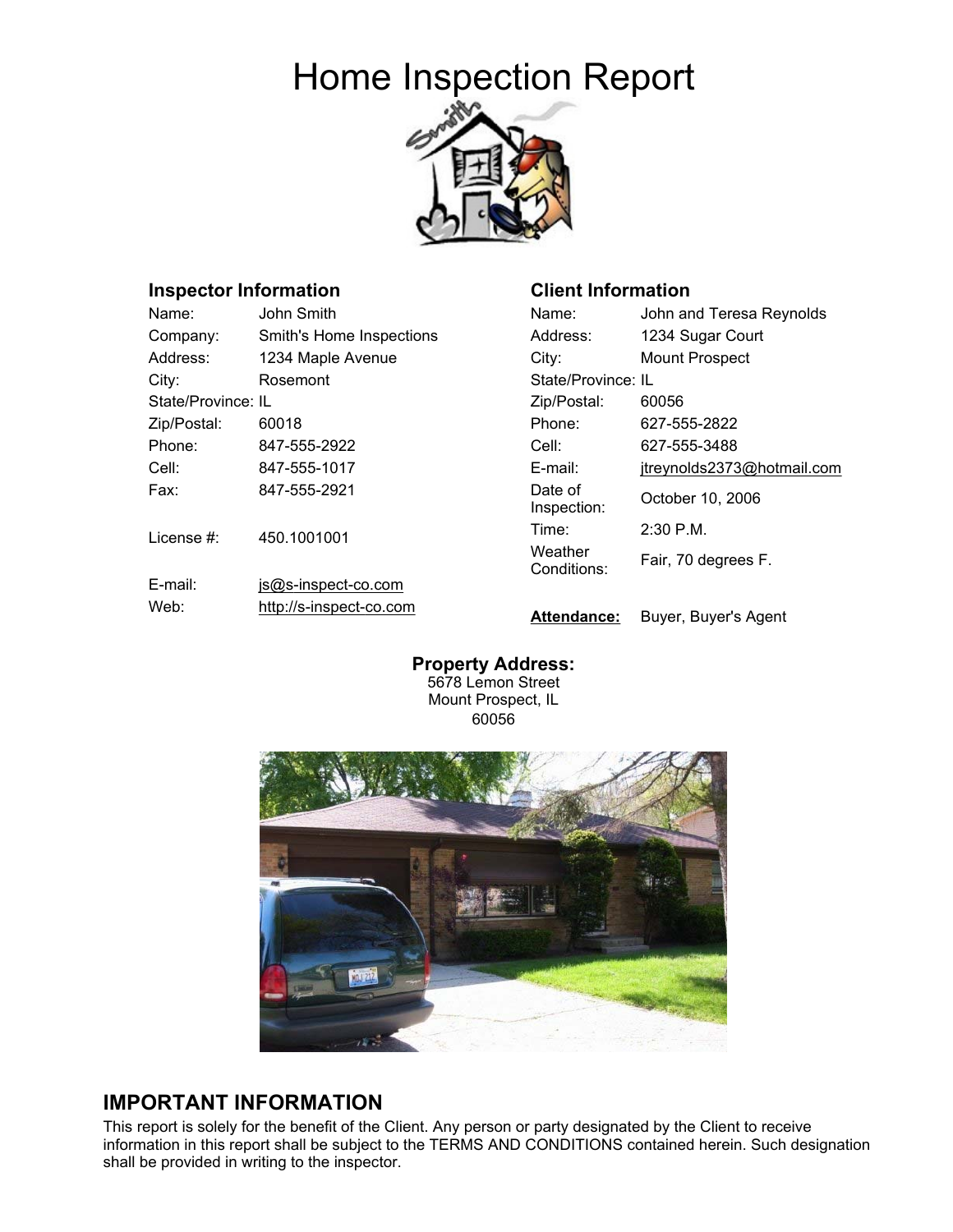# Items in Need of Immediate Attention:

- -- The deck is in very poor condition and will need to replaced.
- -- Asphalt roof covering needs to be replaced soon and appears to have active leaks.
- -- One of the wires shown in the photo has melted insulation which could indicate an over-fused circuit.
- -- It appears that a roof leak is draining down the wall in the laundry room.
- -- The wall was exposed behind the bathtub where the supply pipes appear to have a slow leak

## **REPORT SUMMARY**

#### **General Comments:**

This inspection report identifies items in need of attention, maintenance, or repair, which is the primary function of a home inspection. Overall, it is the inspector's opinion that this is a quality-built dwelling that is in need of moderate repair to keep it in serviceable condition. Some additional maintenance items may be discovered in the course of repairs, upgrading, or when the home is vacant. We recommend that you obtain repair estimates from competent specialists as an aid in planning your future course of action.

The items listed in this report are marked as Satisfactory, In Need of Maintenance, Professional Consultation, or Not Satisfactory. The inspector has identified and described the home's major systems and components, and has listed problems found in readily accessible areas as explained in the pre-inspection agreement. You should refer to the pages in this report for information about a specific component or system. This summary is an overview, not an all-inclusive list of defects found in the dwelling. It is the client's responsibility to read the entire report and contact the inspector if you have any questions.

#### **Site Grounds and Grading Summary:**

#### **Trees and Shrubs:**

Shrubbery is contacting structure which can cause damage or retain water. (Refer to report section for details.)

#### **Grading at House Wall:**

Slope of grade away from structure is inadequate. The grade slopes toward structure. (Refer to report section for details.)

#### **Steps to Building:**

The stoop has settled near the house creating reverse drainage. The area is not properly flashed or caulked. Cracks in concrete or mortar are in need of repair. (Refer to report section for details.)

#### **Deck:**

Deck has deteriorated severely. Rail system is not securely attached. Consult a licensed contractor about the needed repairs. (Refer to report section for details.)

#### **Retaining Walls:**

The retaining wall at the back of the home has been damaged. (Refer to report section for details.)

#### **Driveway:**

There are some large cracks that are consistent with the age of the property, but they do not affect the functionality of the driveway. (Refer to report section for details.)

#### **Eaves and Soffits:**

Some of the soffit vents appear to be blocked or covered. (Refer to report section for details.)

#### **Exterior and Structure Summary:**

#### **Windows:**

Windows are not properly caulked and require minor repair. (Refer to report section for details.)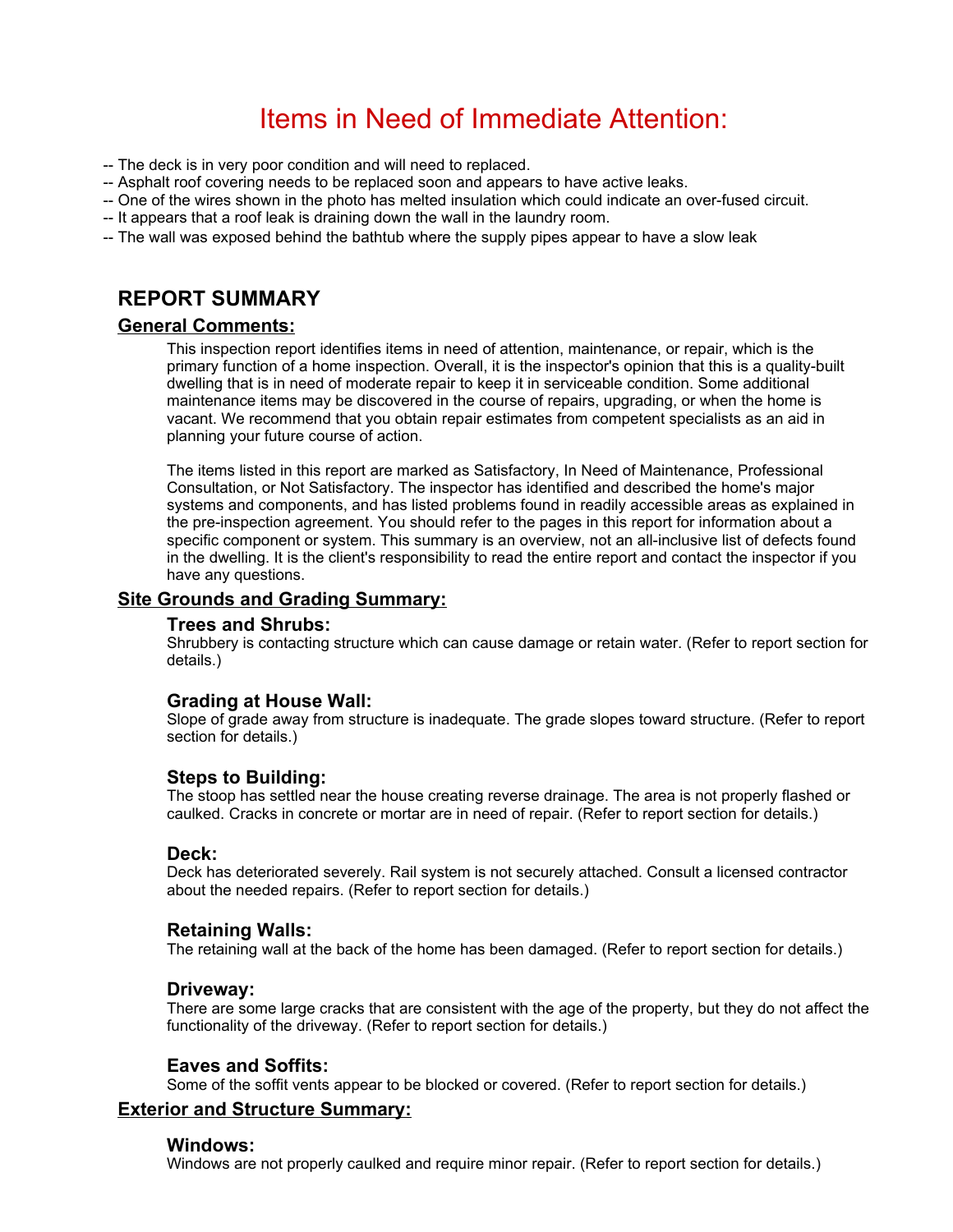#### **Gutters and Downspouts:**

Downspout does not divert water away from foundation properly. There are downspouts that need to be extended. (Refer to report section for details.)

#### **Chimney:**

Rusting was observed on chimney cap. Chimney flashing is improperly installed. (Refer to report section for details.)

### **Gas Meter/Piping:**

The gas meter is right next to the driveway where it could be damaged by a vehicle. (Refer to report section for details.)

#### **Exterior Receptacles:**

All exterior outlets should be GFI protected. All exterior outlets need weatherproof covers. (Refer to report section for details.)

#### **Roofing Components Summary:**

#### **Roof Leaks:**

There are some sunken areas where it is apparent that the shingles have failed and water is penetrating onto the sheathing. (Refer to report section for details.)

#### **Flashing:**

Leaking observed at the chimney flue. (Refer to report section for details.)

#### **Gutters and Downspouts:**

There are down spouts that need to be extended. Damage or failure was observed. (Refer to report section for details.)

#### **Plumbing Components Summary:**

#### **Waste:**

Cast iron part of system appears to have a small amount of seepage near clean-out. (Refer to report section for details.)

#### **Pipes:**

Corrosion, slow seeping water leaks found on galvanized piping. (Refer to report section for details.)

#### **Fixtures:**

Corrosion and indications of slow leaks were detected. (Refer to report section for details.)

#### **Electrical Components Summary:**

#### **Service Entrance Cable:**

It appears that the roof anchor for this overhead service has been pulling away from the roof sheathing. (Refer to report section for details.)

#### **Main Panel:**

One of the wires has melted insulation which could indicate an over-fused circuit. This could represent a fire hazard and should be examined by an licensed electrician. (Refer to report section for details.)

#### **Outlets, Fixtures, and Switches:**

No power was observed at the receptacle outlet in family room. Outlet covers are broken. Reverse polarity of receptacle outlets was observed in the den. Receptacle outlet spacing appears to be inadequate in some rooms. (Refer to report section for details.)

#### **Smoke Detectors:**

Smoke detectors are installed too far from bedrooms. (Refer to report section for details.)

#### **Attic Summary:**

#### **Attic Ventilation:**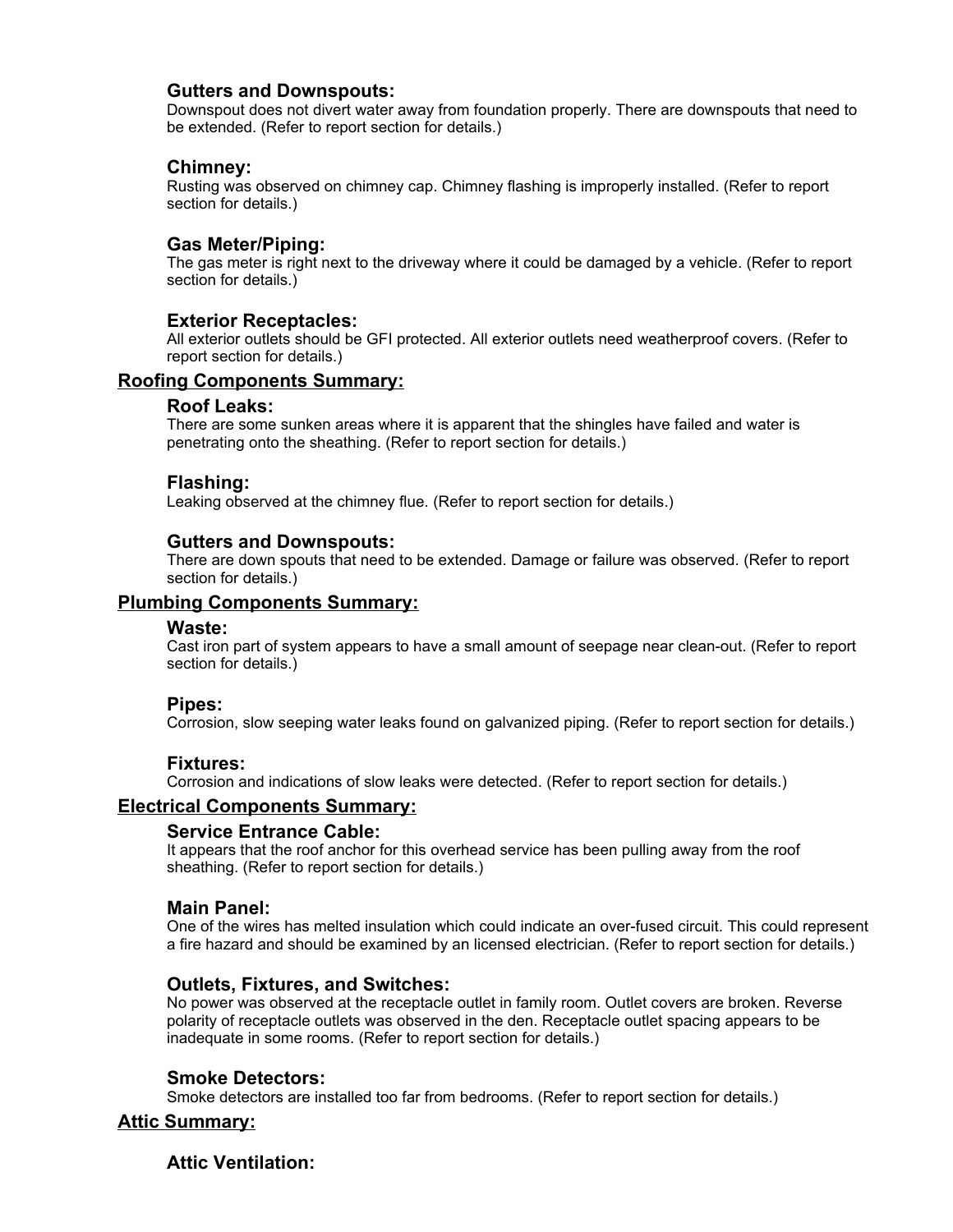Insulation is blocking eaves vents. (Refer to report section for details.)

#### **Attic Insulation:**

Insulation has no vapor barrier to prevent moisture condensation within insulation material. (Refer to report section for details.)

#### **Attic Sheathing:**

Dark areas indicative of water penetration on SE area of sheathing below area of suspected shingle failure. (Refer to report section for details.)

#### **Ceiling Frame:**

The roof leak has caused some limited damage to the ceiling frame. (Refer to report section for details.)

#### **Attic Vent Pipes:**

There are some apparent leaks at flashing points where an exhaust flue goes through the roof. The stains on the flue are indications of this leak. (Refer to report section for details.)

#### **Attic Moisture:**

Darkened areas where water is penetrating roof surface at failed shingles. (Refer to report section for details.)

#### **Interior Summary:**

#### **Windows:**

Window sashes do not operate properly in lower level bedroom. Window weather stripping is damaged or defective. Fire egress for the window is inadequate in NE bedroom. (Refer to report section for details.)

#### **Stairs/Railings:**

The handrail is loose. The handrail bracket is loose. This can constitute a safety hazard. (Refer to report section for details.)

#### **Walls:**

There is a crack in the kitchen wall near the ceiling which could indicate uneven settlement in one area of the house. (Refer to report section for details.)

#### **Fireplace:**

The flue is in apparent need of cleaning. Combustibles are too close to the fireplace opening. (Refer to report section for details.)

#### **Den/Home Office**

This converted room is not connected to the primary source of ventilation. (Refer to report section for details.)

#### **Interior Door 4**

The lower den door does not close properly. (Refer to report section for details.)

#### **Bedroom 1**

This northeast bedroom does not have an operable window. Legal bedrooms must have a method of egress.

#### **Bathrooms Summary:**

#### **Bathtub in Bathroom 1:**

Slow drainage was observed. Faucet handles are missing, broken or defective. The wall was exposed behind the bathtub where the supply pipes appear to have a slow leak. (Refer to report section for details.)

#### **Sinks in Bathroom 1:**

Water pressure appears low at this fixture. Corroded galvanized pipe beneath sink appears to be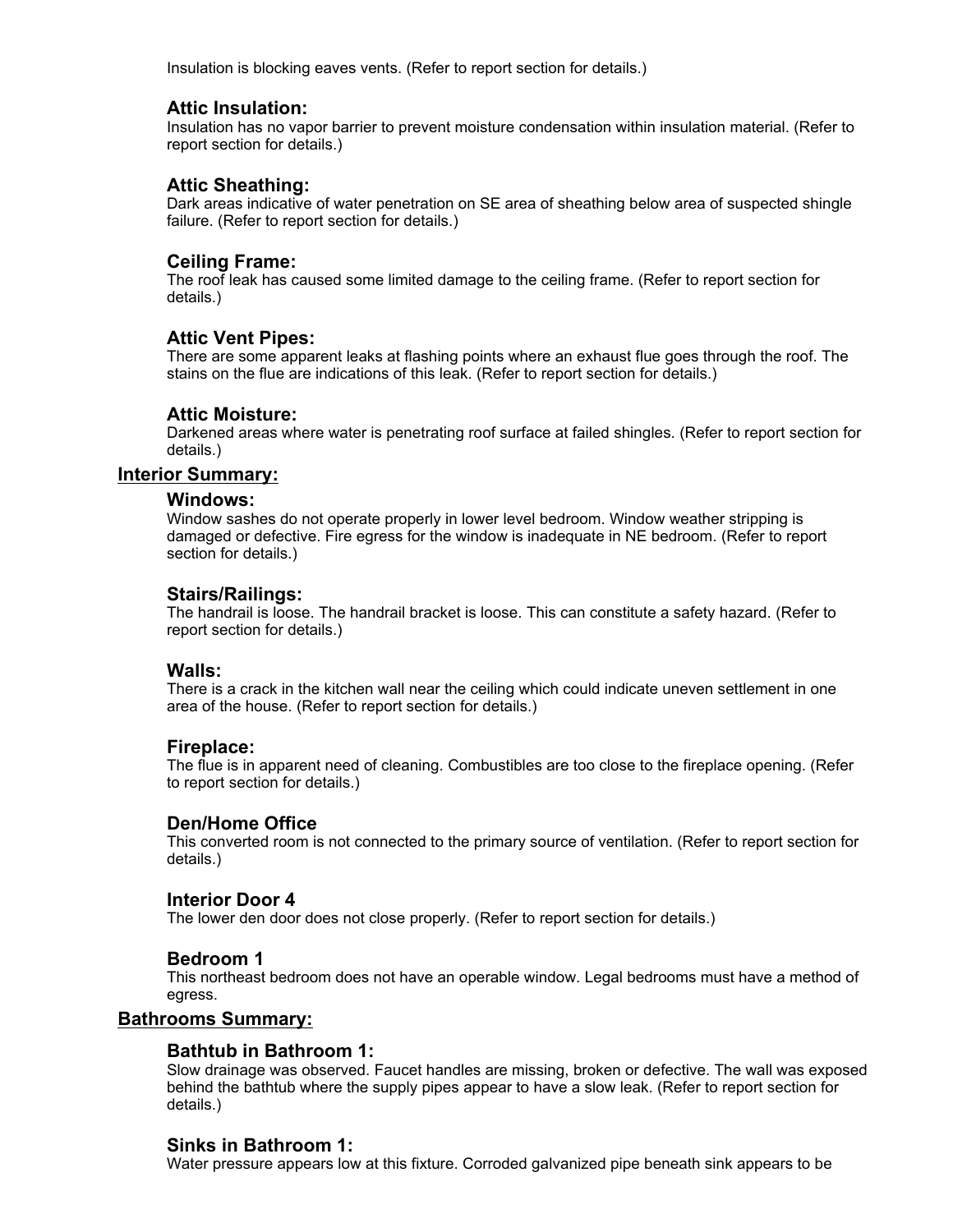seeping and rust build-up inside the pipe could be occurring. (Refer to report section for details.)

## **Bathtub in Bathroom 2:**

Rehabilitation of caulking is needed. (Refer to report section for details.)

#### **Floor in Bathroom 2:**

Tile is cracked near tub and needs to be repaired and re-grouted. (Refer to report section for details.)

#### **Basement and Crawlspace Summary:**

#### **Basement Walls:**

There are several thin cracks visible in the foundation less than a quarter inch wide which are typical of an older masonry foundation. (Refer to report section for details.)

#### **Vapor Barrier:**

The basement contains an additional gravel-covered crawlspace that needs to be covered completely by a vapor barrier. (Refer to report section for details.)

#### **Sewage Ejector:**

The sewage ejector pump was unplugged and may not function properly. (Refer to report section for details.)

#### **Heating Components Summary:**

#### **Heating System in Heating System 1:**

Furnace is not efficient and is nearing the end of its useful life. (Refer to report section for details.)

#### **Unit Venting in Heating System 1:**

Supply air is drawn from inside the house. (Refer to report section for details.)

## **Air Conditioning Summary:**

#### **AC Unit 1:**

The insulation on the return line is missing, damaged, or defective decreasing efficiency. Clean leaves and debris away from outdoor condenser coil. (Refer to report section for details.)

## **Garage and Carport Summary:**

#### **Separation Wall:**

Repair all breaches in common drywall. Floor penetrations are not properly fire stopped. Ceiling penetrations are not properly fire stopped. (Refer to report section for details.)

#### **Receptacles:**

Garage receptacles are not ground fault circuit interrupter type. (Refer to report section for details.)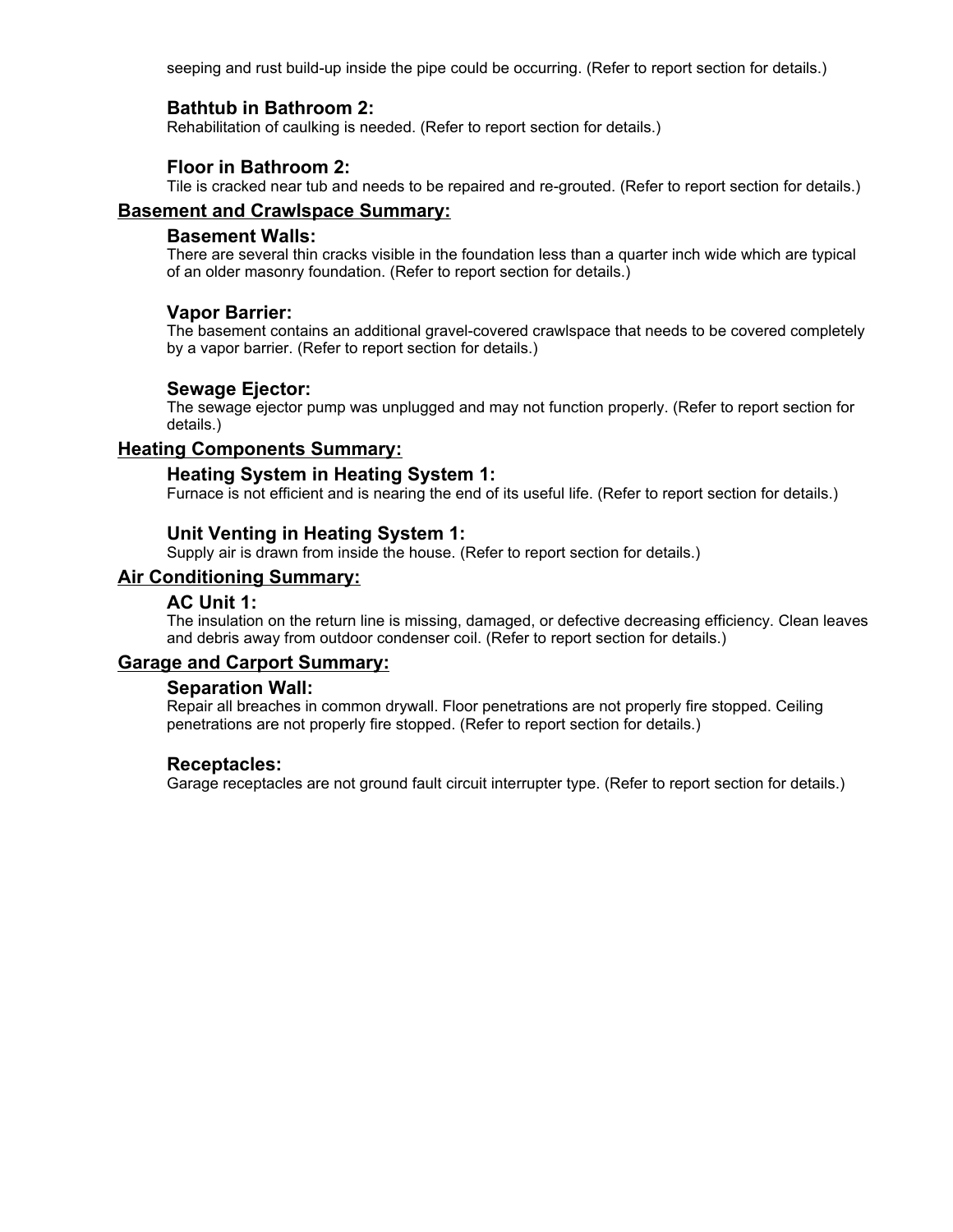# **Site Grounds & Grading**

This inspection is not intended to address or include any geological conditions or site stability information. For information concerning these conditions, a geologist or soils engineer should be consulted. Any reference to grade is limited to only areas around the exterior of the exposed foundation or exterior walls. This inspection is visual in nature and does not attempt to determine drainage performance of the site or the condition of any underground piping, including municipal water and sewer service piping or septic systems. When decks and porches are built close to the ground where no viewing or access is possible, we cannot make accurate opinions. These areas as well as others that are too low to enter, or in some other manner not accessible, are excluded from the inspection and are not addressed in this report. We routinely recommend that inquiry be made with the seller about knowledge of conditions.

#### **Driveway**

Type: Concrete Condition: Needs Maintenance

#### **Problems:**

-There are large cracks in the driveway.

#### **Comments:**

There are some large cracks that are consistent with the age of the property, but they do not affect the functionality of the driveway. These cracks should be monitored.

## **Steps To Building**

Stair Type: Concrete Landing: Concrete Railing: No Condition: Needs Maintenance

#### **Problems:**

-The steps are settling away from the house

#### **Comments:**

The stoop has settled near the house creating reverse drainage. We recommend railings on landing & stairs for safety. The area is not properly flashed or caulked. There is evidence of poor drainage. Cracks in concrete or mortar are in need of repair.

## **Sidewalks/Walkways**

Type: Concrete Condition: Satisfactory

#### **Comments:**

Some settlement was observed that is consistent with the age of the property and does not pose a serious problem in the opinion of this inspector.

## **Retaining Walls**

Type: Brick Location: South wall Condition: Needs Maintenance

**Problems:** -The retaining wall shows signs of deterioration.

**Comments:** The retaining wall at the back of the home has been damaged. The retaining wall is deteriorating. Cracks in the retaining wall could lead to further cracking and erosion.





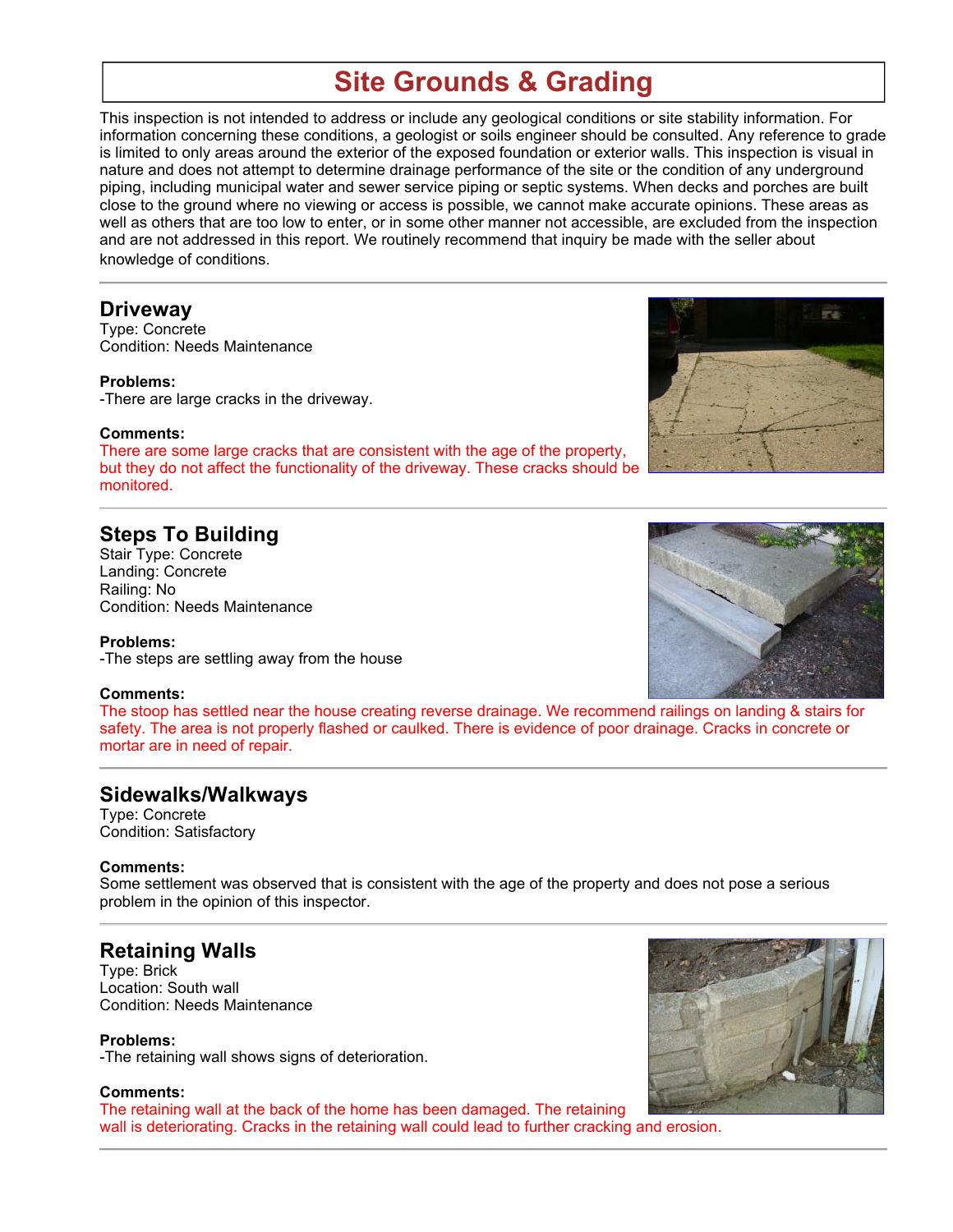## **Window Wells**

Type: Metal Condition: Satisfactory

## **General Grading/Drainage**

Condition: Needs Maintenance

#### **Problems:**

-The ground slopes toward the house creating a flooding hazard. -There are low-lying areas where water can pool.

#### **Comments:**

Suggest asking home owner about any yard flooding problems that occur during heavy rains. There are often simple solutions to prevent water from pooling on the property near the house.

## **Trees & Shrubs**

Condition: Needs Maintenance

#### **Problems:**

- -There are trees growing within 6 feet of the house.
- -There are tree branches rubbing against the house.
- -There are trees growing too close to power lines.
- -There are shrubs growing too close to the foundation.

#### **Comments:**

Keep tree branches trimmed away from the roof. Keep tree branches trimmed away from the siding. Shrubbery is contacting structure. Keep shrubs trimmed away from the siding. We suggest that broken tree limbs be removed.

## **Grading At House Wall**

Condition: Needs Maintenance

#### **Problems:**

- -The ground slopes toward the house creating a flooding hazard.
- -There are low-lying areas where water can pool.
- \*The grounds were not inspected for roof run-off.

#### **Comments:**

Slope of grade away from structure is inadequate. The grade slopes toward

structure. Add fill near the house to slope away approximately 1" per ft. within 6 ft. Keep downspouts extended 5-6 ft. from the house.

## **Patio/Terrace**

Condition: Satisfactory Type: Concrete Location: south

## **Deck/Porch**

Condition: Needs Maintenance Type: Wood Construction: Nailed to House Deck: On Grade Railing: Yes

#### **Problems:**

-There is evidence of deterioration where the deck comes in contact with the ground.

-There is evidence of rot on the surfaces of untreated wood.

-There is cracking/deterioration on the deck floor or railings.





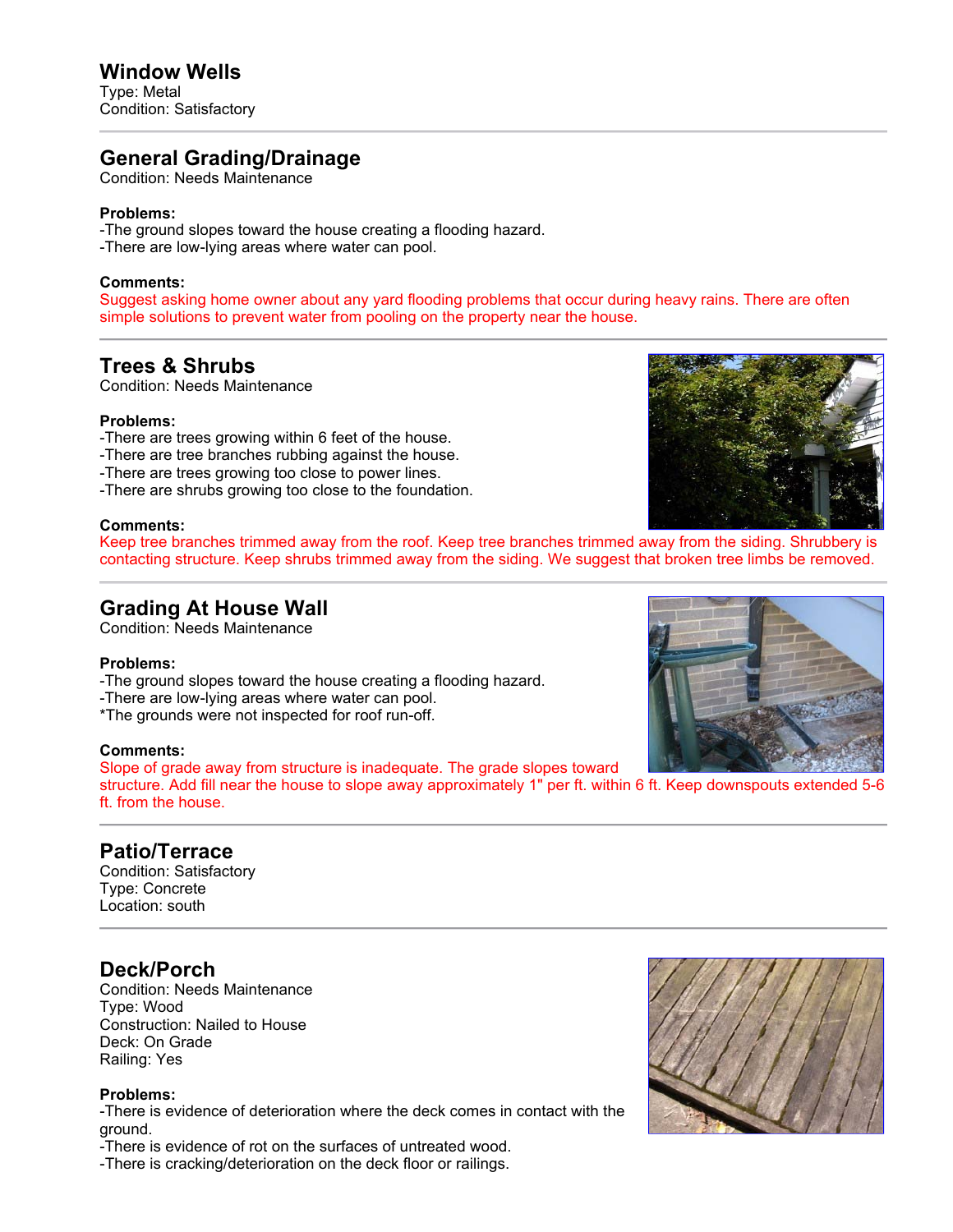-There is separation or sagging due to deterioration.

-There is flashing missing between the deck and the house.

#### **Comments:**

Deck has deteriorated severely due to pour poor drainage which has caused water damage. Rail system is not securely attached. You should consult a licensed contractor about the needed repairs.

## **Out Buildings**

Condition: Out Building: None Observed

## **Fences**

Condition: Needs Maintenance Type: Wood

#### **Problems:**

-The fences/gates are rotting or deteriorating. -The gates are sagging or falling off the hinges. -There are untreated wooden fence posts buried directly in the ground.

#### **Comments:**

The fence is showing signs of deterioration/rot.

## **Exterior & Structure**

Our inspection of the Exterior grounds includes the surface drainage, grading, some fencing, gates, sidewalks, patios, driveways, and retaining walls adjacent to the structure. The inspection of the exterior of the building includes the cladding, trim, eaves, fascias, decks, porches, downspouts, railings, doors, windows and flashings. Areas hidden from view by finished walls or stored items cannot be judged and are not a part of this inspection. Minor cracks are typical in many foundations and most do not represent a structural problem. If major cracks present along with rotation, we routinely recommend further evaluation be made by a qualified professional structural engineer. The grading of the soil should allow for surface and roof water to flow away from the foundation. All concrete slabs experience some degree of cracking due to shrinkage in the drying process or minor settlement. All items listed are inspected for their proper function, poor installation, excessive wear and general state of repair. Where deck carpeting, stacked firewood, excessive vegetation, soil and other coverings are installed over decking and patio surfaces, the materials or their nature of construction and condition of the underneath these coverings cannot be determined.

## **Building Information**

Year Constructed: 1964 Type: Single

## **Wall Structure**

Condition: Satisfactory Type: Wood Frame

**Comments:** This component is functioning properly.

## **Wall Covering**

Condition: Satisfactory Type: Brick, Vinyl

#### **Problems:**

-There are no weep holes in the bottom of brick veneers.

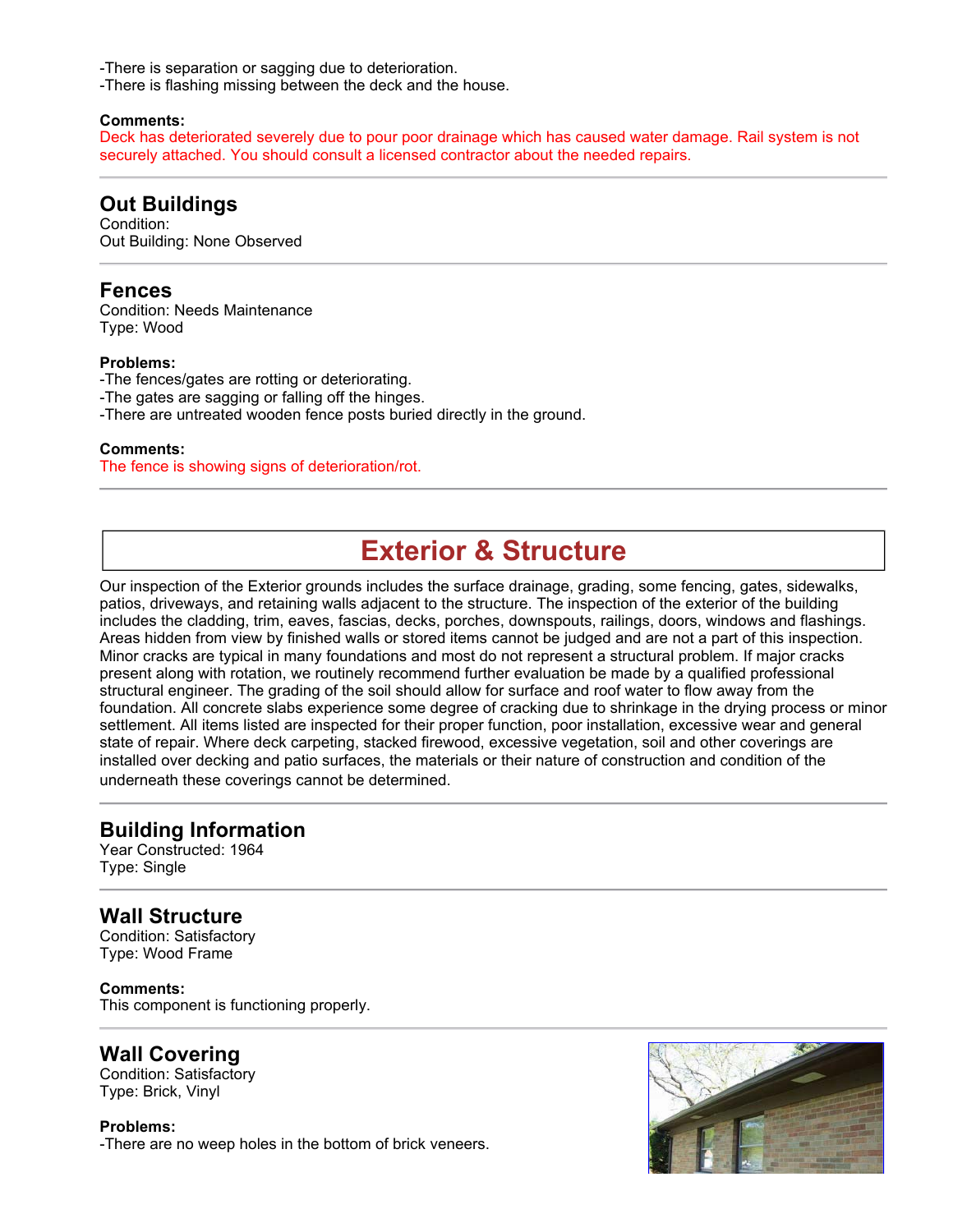#### **Comments:**

Recommend adding weep holes to the bottom course of bricks to allow possible trapped water to drain out from wall cavity.

## **Exterior Receptacles**

Condition: Needs Maintenance Type: Non-GFCI

#### **Problems:**

-There are exterior outlets being exposed to the weather without a weather plate.

#### **Comments:**

All exterior outlets should be GFI protected. All exterior outlets need weatherproof covers.

## **Gas Meter & Piping**

Condition: Professional Consultation

#### **Comments:**

The gas meter is right next to the driveway where it could be damaged by a vehicle. A gas meter in such a location should be moved or protected against impact.

## **Exterior Windows**

Condition: Needs Maintenance

#### **Problems:**

-There are gaps or openings around the window(s) that need to be caulked. -There are cracked, broken, or missing windows.

#### **Comments:**

This component is in need of minor repair. Windows are not properly caulked. Over time all caulking compounds will deteriorate and require maintenance.

## **Exterior Doors**

Condition: Satisfactory Type: Wood

## **Foundation**

Condition: Satisfactory Type: Concrete

#### **Comments:**

A portion of the exterior foundation was hidden by plant growth and other obstructions that prevented it from being readily accessible. What could be observed was satisfactory.

## **Trim**

Condition: Satisfactory Type: Metal, Vinyl

## **Downspouts**

Condition: Needs Maintenance

#### **Problems:**

-The downspouts cause water to pool and run toward the house.

-There are spots where downspouts are missing resulting in deterioration to the house.

-There are downspouts missing from the building.



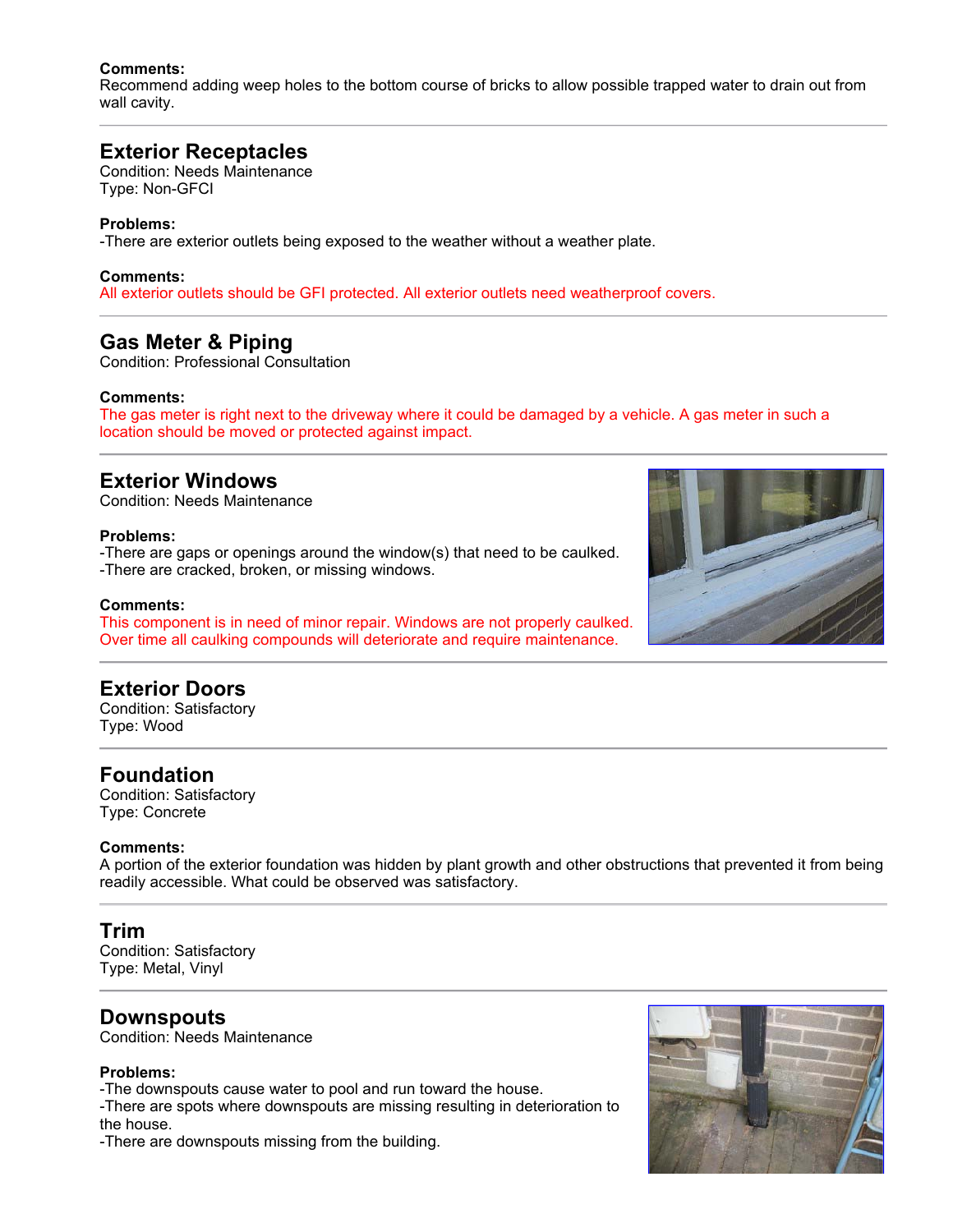#### **Comments:**

Downspout does not divert water away from foundation properly. There are downspouts that need to be extended. Keep downspouts extended 5' - 6' from the building. Gutters and downspouts need to be added.

## **Eaves & Soffits**

Condition: Needs Maintenance

#### **Comments:**

Some of the soffit vents appear to be blocked or covered. It is important to have adequate soffit vents for proper attic ventilation.

## **Columns**

Condition: Satisfactory Type: Steel

#### **Comments:**

Columns are located in basement to support spans.

## **Chimney(s)**

Condition: Needs Maintenance Type: Metal Location: East side

#### **Comments:**

Rusting was observed on chimney cap. Chimney flashing is improperly installed. You should consult a licensed contractor about the needed repairs.



# **Roofing Components**

The inspection of the roof system includes a visual examination of the surface materials, connections, penetrations and roof drainage systems. We examine the roofing material for damage and deterioration. We examine the roof system for possible leaks, damage and conditions that suggest limited remaining service life. We may offer opinions concerning repair and/or replacement if warranted. Opinions stated herein concerning the roofing material are based on the general condition of the roof system as evidence by our visual inspection. These do not constitute a warranty that the roof is or will remain, free of leaks. All roofing systems require annual maintenance. Failure to perform routine maintenance will usually result in leaks and accelerated deterioration of the roof covering and flashings. When provided, our estimates of the roof's life expectancy are based on the assumption that the roof will be properly maintained during that period. The only way to determine whether a roof is absolutely watertight i s to observe it during a prolonged rainfall. Many times, this situation is not present during the inspection and we cannot confirm this condition. We suggest that an annual inspection of the Attic area be performed where accessible to identify if any leaks are evident.

## **Roof Style**

Type: Gable Viewed from: Ladder

#### **Comments:**

The roof was inspected from the top of a ladder. The view of some areas of the roof was obstructed by exhaust flues, vent pipes, and the roof structure and pitch.

## **Roof Covering**

Shingles: Asphalt Layers: 3 Layers Approximate Age: years

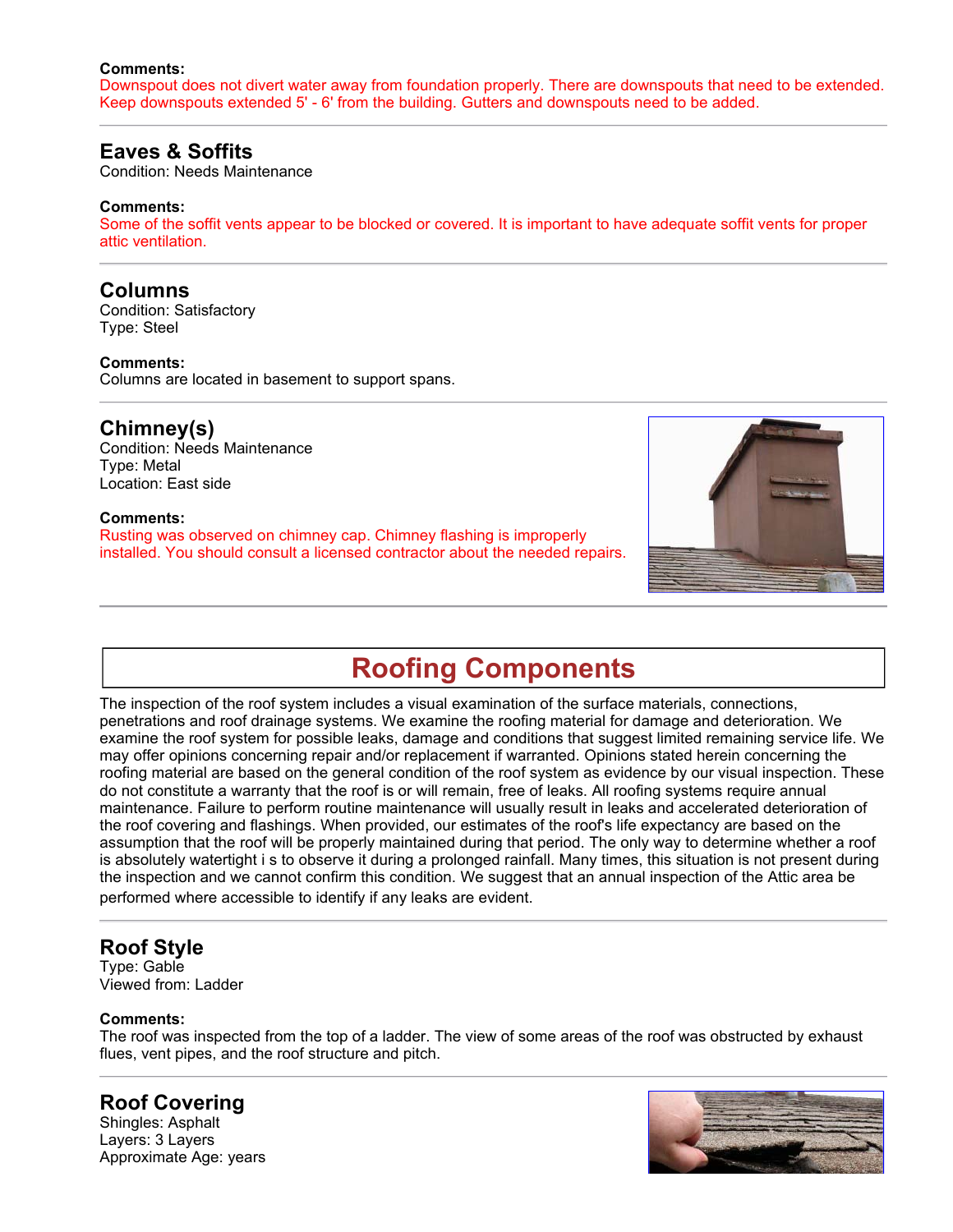#### Condition: Professional Consultation

#### **Problems:**

- -There are gaps between the shingles.
- -There are more than 2 layers of shingles.
- -The shingle tabs are clawing or curling up at the edges.
- -The shingle tabs are loose and can be lifted.
- -The shingles are brittle.
- -There are sagging, uneven, or damaged sections of roof covering.

## **Roof Leaks**

Leaks: Some Viewed: Ladder

#### **Problems:**

-The roof has weather-worn flashing. -There is discoloration, rot, mold, or mildew on the roof framing.

#### **Comments:**

There are some sunken areas where it is apparent that the shingles have

failed and water is penetrating onto the sheathing. In such cases some of the sheathing may need to be replaced when the shingles are replaced. Further water damage could be occurring within the walls or ceilings as the result of water intrusion.

## **Gutters & Downspouts**

Type: Aluminum Condition: Needs Maintenance Extensions: Has Extensions

#### **Problems:**

- -The gutters are clogged with debris from overhanging trees.
- -The gutter/downspout connections are bad.
- -There are missing sections of gutters/downspouts.

#### **Comments:**

There are down spouts that need to be extended. Downspout does not divert water away from foundation properly. Damage or failure was observed.

## **Skylights**

Condition: None

## **Exposed Flashing**

Type: Aluminum, Rubber Condition: Needs Maintenance

#### **Problems:**

- -The flashing is not properly installed.
- -There are vents flashed with roofing cement.
- -There is evidence of seepage from flashed areas.

#### **Comments:**

Leaking observed at the chimney flue. Amateur patch job done with roof cement. Flashing at faux chimney cover is flush over shingles and needs replaced.





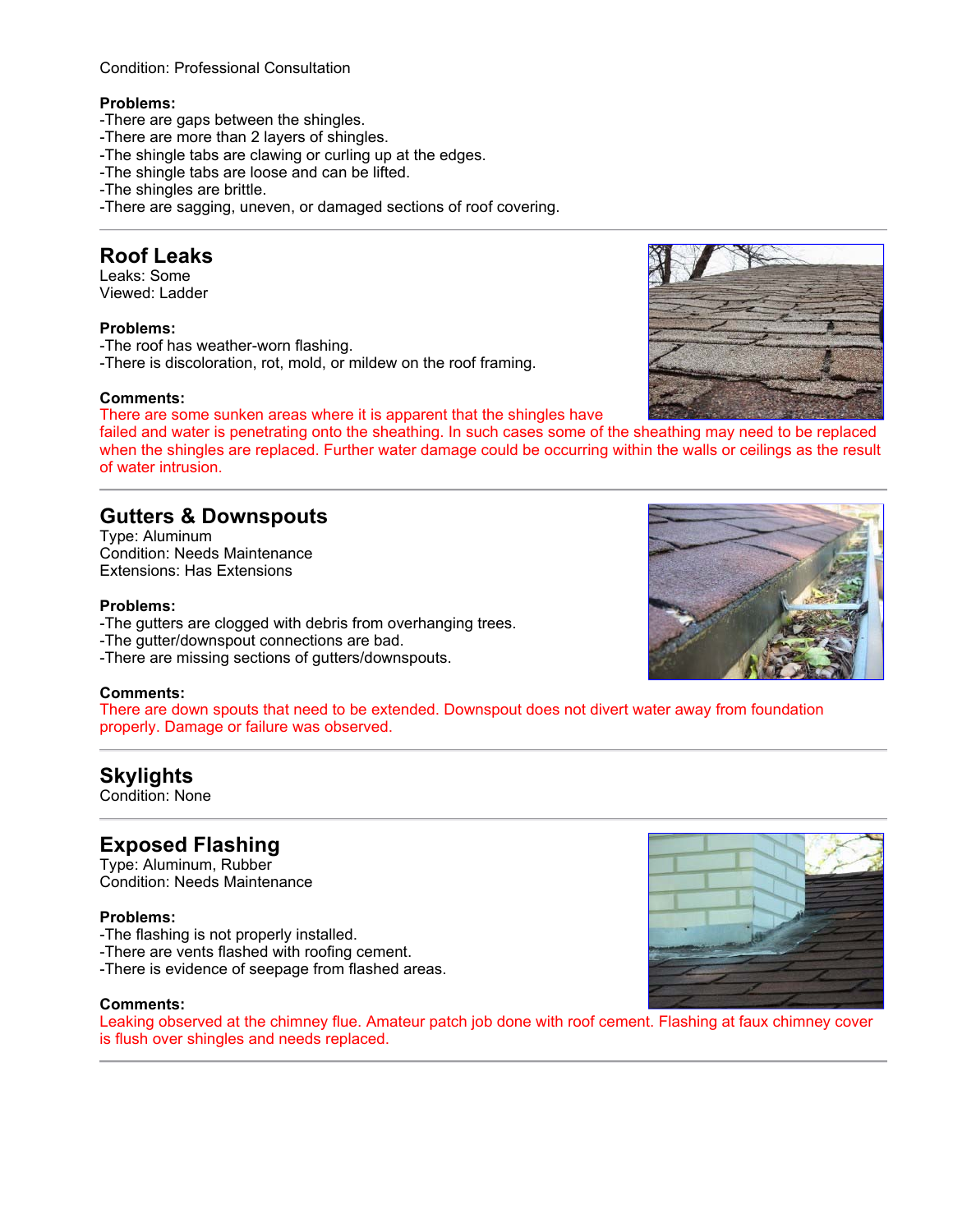# **Plumbing Systems**

Our Inspection of the plumbing system includes a visual examination of the exposed portions of the domestic water supply, drain waste, vent, gas lines, faucets, fixtures, valves, drains, traps, exposed pipes and fittings. These items are examined for proper function, excessive or unusual wear, leakage and general state of repair. The hidden nature of piping prevents inspection of every pipe and joint connection, especially in walls, floors and ceiling voids. A sewer lateral test is necessary to determine the condition of the underground sewer lines. This type of test is beyond the scope of this inspection. Our review of the plumbing system does not include landscape irrigation systems, water wells, on site and/or private water supply systems, off site community water supply systems, or private (septic) waste disposal systems unless specifically noted. A qualified specialist prior to the closing of escrow can perform review of these systems. Our inspection of the water heater includes a visual examination of the accessible portions of the tank, gas, electrical and/or water connections, venting and safety valves. These items are examined for proper function, excessive or unusual wear, leakage and general state of repair.

## **Water Service**

Type: Public Condition: Satisfactory

**Comments:** Northeast utility closet in basement.

## **Fuel Service**

Condition: Professional Consultation Type: Gas Meter Meter Location: (See problem list) Shutoff Valve Location: East corner near drive

#### **Comments:**

This gas meter is located between the driveway and a path where vehicles can be driven or parked which presents a safety hazard. Recommend protecting this location against any impacts.



## **Water Entrance**

Type: Copper Size: 3/4

#### **Comments:**

The entrance is copper, but much of the house uses galvanized pipe which has a useful life span limited to around 20 years.

## **Waste**

Condition: Needs Maintenance Type: Public Pipes: Plastic, Cast Iron

#### **Comments:**

Cast iron part of system appears to have a small amount of seepage at the joint as shown in the photo. Old cast iron pipes rust from the inside out and will eventually need to be be replaced.

**Fixtures** Condition: Needs Maintenance

**Problems:** -There is corrosion on the pipes or valves.



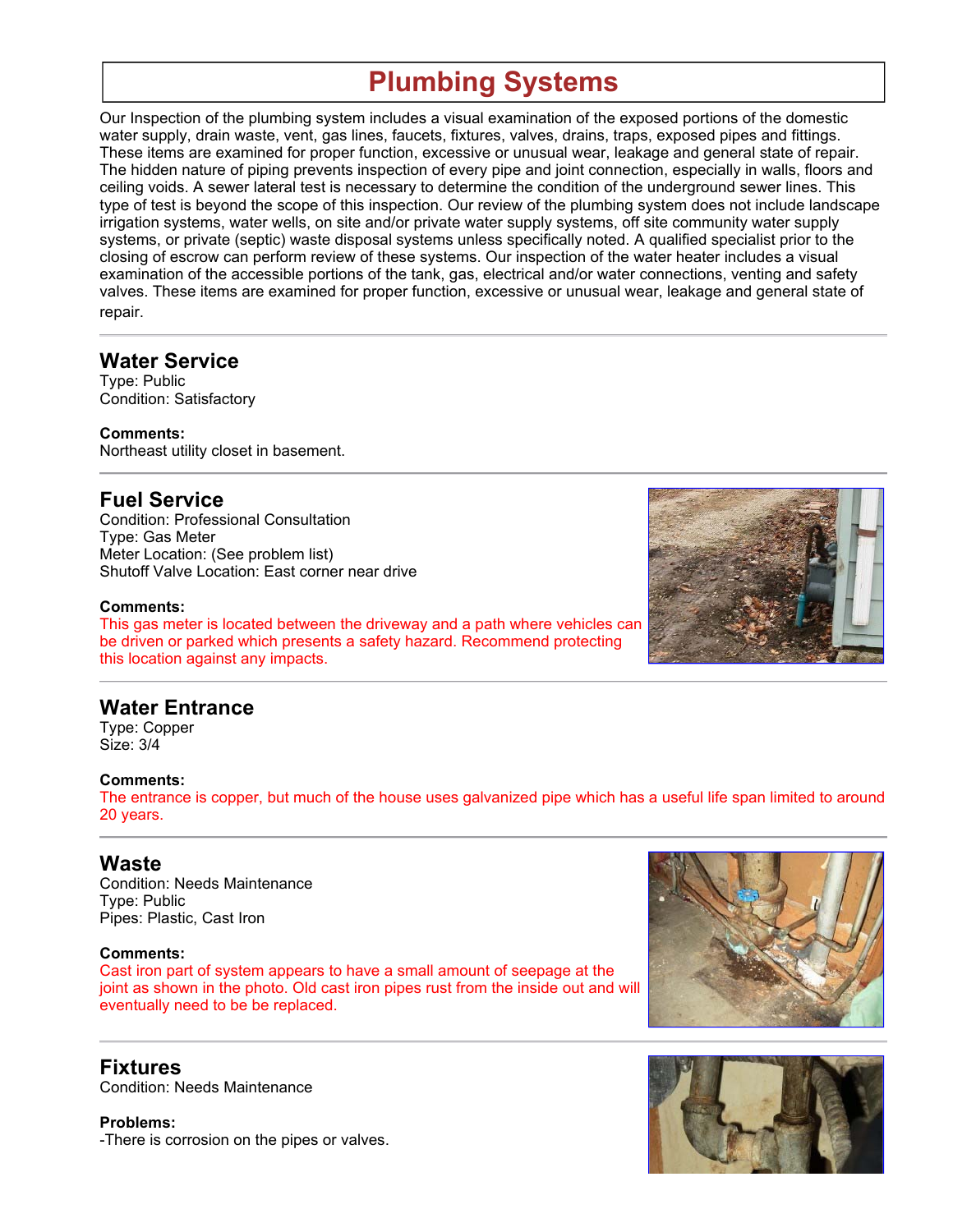#### **Comments:**

The pipes beneath the bathroom and kitchen sinks are galvanized steel. Corrosion and indications of slow leaks were detected. Galvanized steel rusts from the inside out which can inhibit water pressure. Suggest budgeting for upgraded plumbing.

### **Water Heater**

Condition: Satisfactory Fuel Type: Gas Location: Kitchen utility room Capacity: 60 Extension: Present Relief Valve: Present Seismic Restraint: Not Applicable Gas Shutoff: Present Venting (Air Supply): Not Present Expansion Tank (Gas): Not Applicable

## **Pipes**

Condition: Needs Maintenance Material: Copper, Galvanized Flow Rate: Satisfactory

#### **Problems:**

-The pipes are showing signs of deterioration.

-There are signs of leakages from the pipes.

- -There are signs of seepage from the pipes.
- -There are signs of rust/corrosion on the pipes.

#### **Comments:**

This house has partially updated plumbing, but still has galvanized pipes beneath the sinks. The amount of corrosion and slow seepage of water leaks indicates that the pipes are near the end of their useful life and will eventually need to be replaced. While the leaks were not severe, even a very slow leak can cause damage to the structure over time.

#### **Drains**

Condition: Satisfactory Type: Plastic, Cast Iron

#### **Vent Pipes**

Condition: Satisfactory Type: Plastic, Cast Iron

## **Electrical Systems & Components**

Our examination of the electrical system includes a visual examination of the exposed and accessible branch circuits, wiring, service panel, over current protection devices, lighting fixtures, switches, and receptacles. Service equipment, proper grounding, wiring methods and bonding are focal points. We inspect for adverse conditions such as lack of grounding and bonding, over-fusing, exposed wiring, open-air wire splices, reverse polarity and defective GFCI's. The hidden nature of the electrical wiring prevents inspection of every length of wire or their connections. Telephone, video, cable, audio, security systems and other low voltage systems were not included in this inspection unless specifically noted. We recommend you have the seller or a specialist demonstrate the serviceability or locations of these systems to you if necessary. Any electrical repairs attempted by anyone other than a licensed electrician should be approached with caution. The power to the entire house should be turned off prior to beginning any repair efforts, no matter how trivial the repair may seem. Aluminum wiring requires periodic inspection and maintenance by a licensed electrician. Operation of time clock motors is not verified. Inoperative light fixtures often lack bulbs or have dead bulbs installed. Light bulbs are not changed during the inspection, due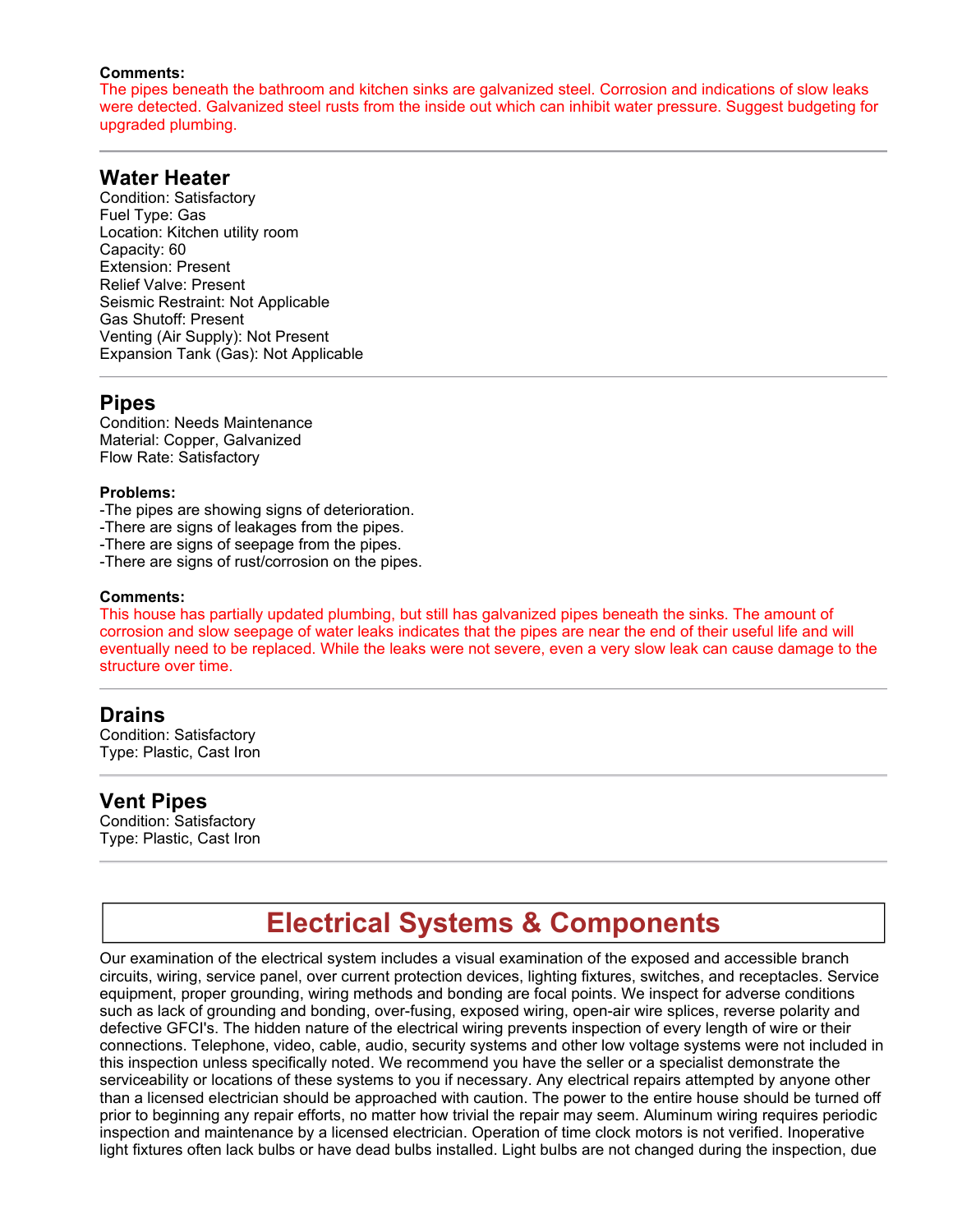to time constraints. Smoke Alarms should be installed within 15 feet of all Bedroom doors and in Bedrooms. These units should be tested monthly.

## **Service Entrance Cable**

Capacity: 200 Amps Location: Basement (north wall) Volts: 240-120 Volts Condition: Needs Maintenance

#### **Problems:**

-The service entrance cable is improperly anchored to the wall.

#### **Comments:**

It appears that the roof anchor for this overhead service has been pulling away from the sheathing and should be examined and possibly re-anchored by a professional.

## **Service Line Entrance**

Type: Overhead Condition: Satisfactory Conductor: Copper Main Disconnect Location: basement Wiring: Conductors in Conduit

#### **Main Panel**

Condition: Professional Consultation Volts: 240-120v Capacity: 200A Type of Overload Protection: Circuit Breakers Bonding: Bonded Grounding: Grounded Location: Basement - street side

#### **Problems:**

-There is evidence of circuit breakers failing / overloading.

#### **Comments:**

One of the wires shown in the photo has melted insulation which could indicate an over-fused circuit. This could represent a fire hazard and should be examined by an licensed electrician.

#### **Sub Panel**

Condition: Satisfactory Volts: 240-120v Capacity: 60A Location: Garage

## **Circuits & Conductors**

Condition: Needs Maintenance Type of Wiring: Romex

| <b>Outlets</b>  | <b>Number</b> | <b>GFCI</b> |
|-----------------|---------------|-------------|
| Exterior        | 2             | N٥          |
| Garage          | 3             | N٥          |
| Kitchen         | 2             | N٥          |
| <b>Bathroom</b> | 2             | Yes         |

**Comments:** Recommend GFCI's in all kitchens, garages, bathrooms, and exteriors.



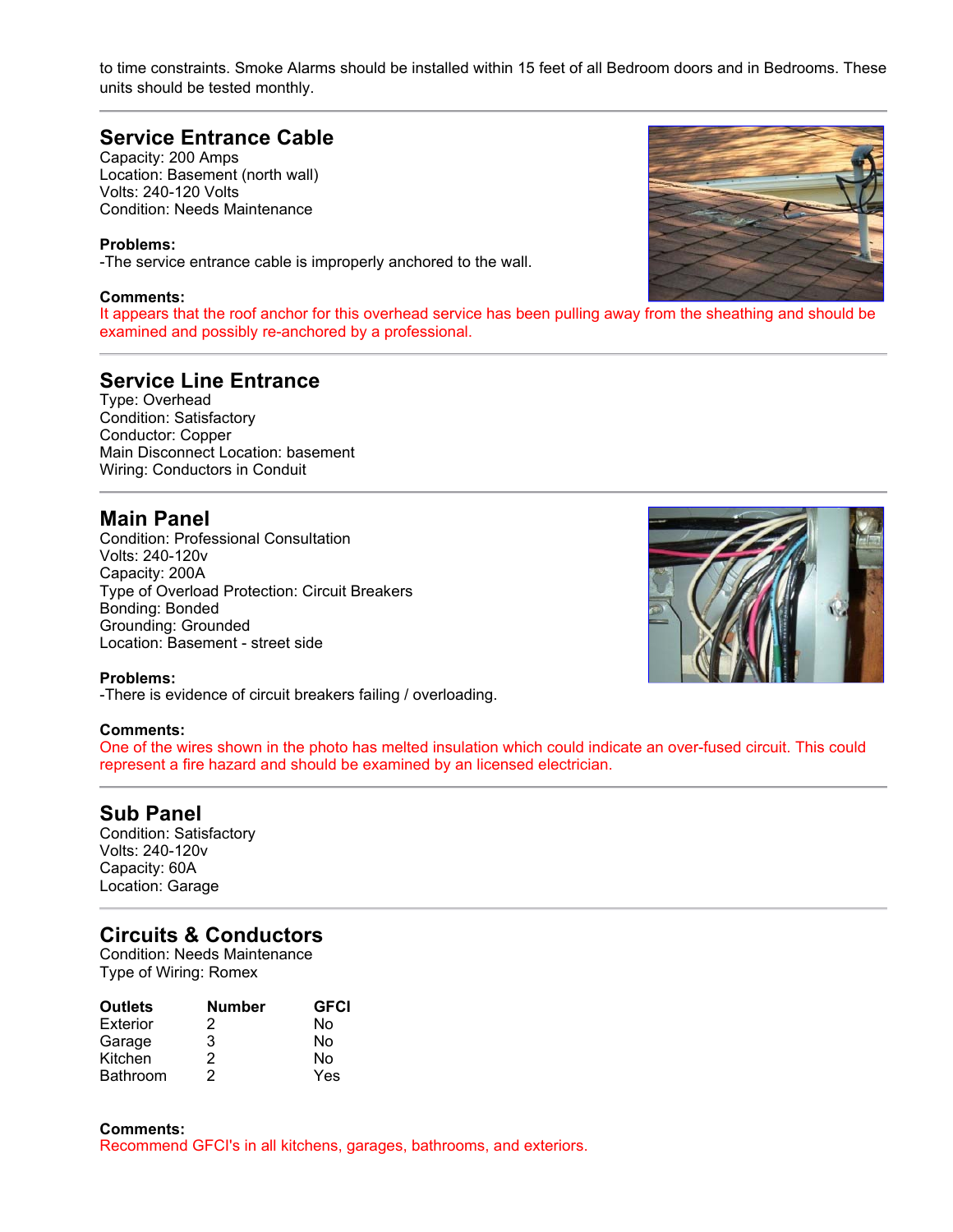## **Outlets, Fixtures, & Switches**

Number Tested: Representative Number Method of Testing: plug tester Condition: Needs Maintenance Outlet Testing: Reverse Polarity: Yes Non-GFCI: Yes Ungrounded: Yes Voltage Drop: No

#### **Problems:**

-There are missing or broken faceplates. -There are rooms that do not have a light/outlet operated by a switch.

#### **Comments:**

No power was observed at the receptacle outlet. Electrical wiring is not properly protected. Outlet covers are broken. Reverse polarity of receptacle outlet was observed. Receptacle outlet covers are damaged. Receptacle outlet spacing appears to be inadequate.

## **Smoke Detectors**

Condition: Not Satisfactory Smoke Detectors: Not Tested

#### **Problems:**

-There are bedrooms without nearby smoke detectors.

#### **Comments:**

Smoke detectors are installed too far from bedrooms. Additional detectors are recommended. A smoke detector is required near bedrooms. Replace detector batteries every 6 months. It is recommended that smoke detectors are replaced every 10 years.

## **Attic**

Our inspection of the Attic includes a visual examination of the roof framing, plumbing, electrical, and mechanical systems. There are often heating ducts, bathroom vent ducts, electrical wiring, chimneys and appliance vents in the Attic. We examined these systems and components for proper function, unusual wear and general state of repair, leakage, venting and unusual or improper improvements. When low clearances and deep insulation prohibits walking in an unfinished Attic, inspection will be from the access opening only. Vaulted ceilings cannot be inspected.

## **Attic Access**

Access Type: Scuttle Hole Attic Access Location: Bedroom closet (upper level)

#### **Comments:**

The inspector was able to view about 75 percent of the attic space from the top of a step ladder at the service hatch. No walk boards were provided. Complete attic views are obstructed by framing members, insulation, attic equipment, and stored items.

## **Attic Ventilation**

Condition: Needs Maintenance Type: Ridge Vents, Soffit Vents Fan Type: None Observed

**Problems:** -There is inadequate ventilation in the attic.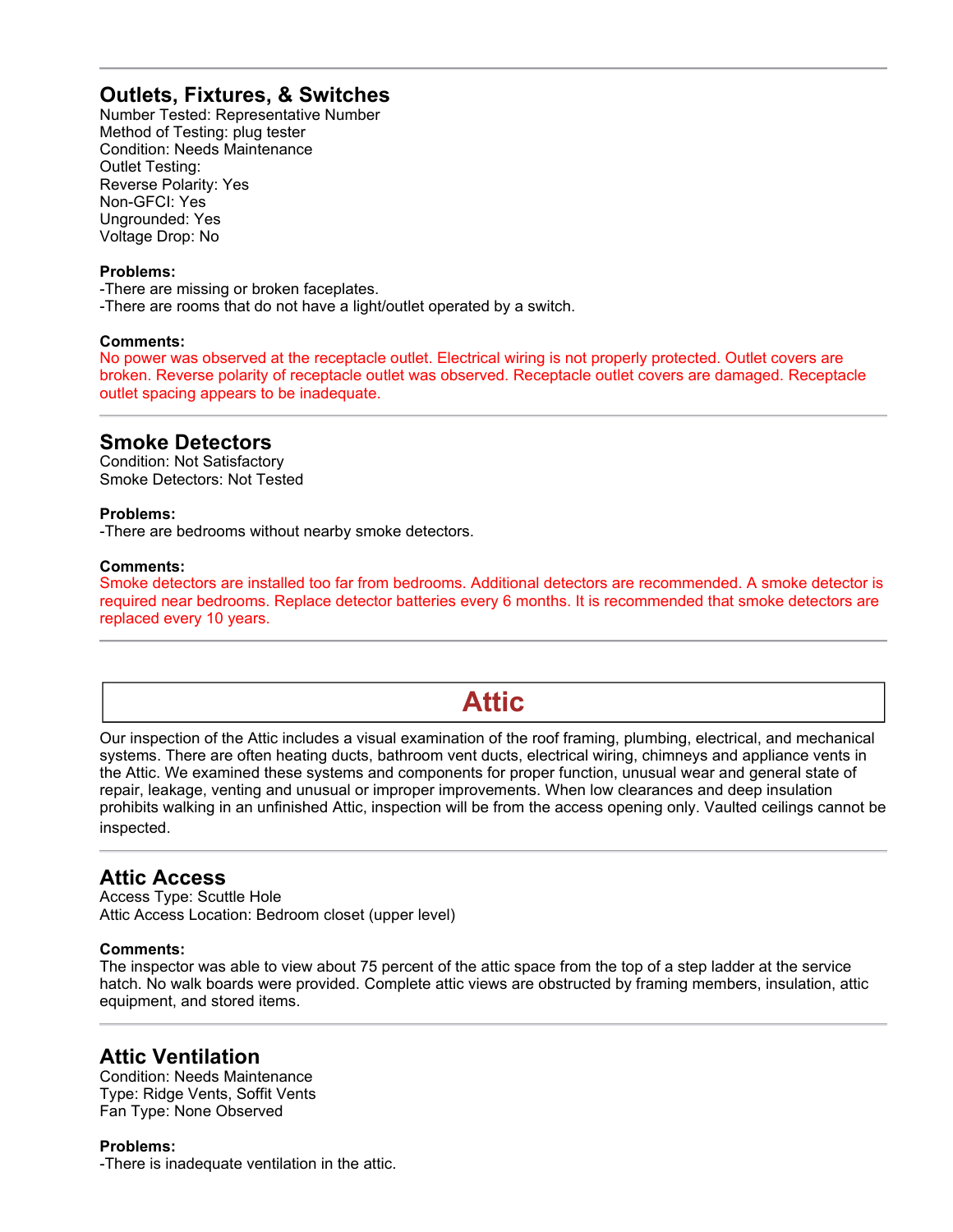#### **Comments:** Insulation is blocking eaves vents. Baffles are recommended for proper ventilation of the attic.

## **Roof Frame**

Condition: Satisfactory Type: Truss

## **Vent Pipes & Flashing**

Condition: Needs Maintenance Leaks Observed: Visible Leaks

**Problems:** -There are vents that leak or function improperly.

#### **Comments:**

As the photo shows, there are some leaks at flashing points where an exhaust flue goes through the roof. The stains on the flue are indications of this leak.



## **Ceiling Frame**

Condition: Needs Maintenance Type of Framing: Joist Framing

**Problems:** -There is moisture damage to the ceiling frame.

**Comments:** The roof leak has caused some limited damage to the ceiling frame.

## **Moisture & Mildew**

Condition: Needs Maintenance Type: Some Condensation, Mold and Mildew

#### **Comments:**

Darkened areas where water is penetrating roof surface at failed shingles (see Roof Covering notes).

## **Attic Insulation**

Condition: Needs Maintenance Type: Poured Location: In Floor Average Depth (Inches): 4

#### **Comments:**

Insulation has no vapor barrier. We recommend upgrading attic insulation.

## **Attic Sheathing**

Observed: Observed Condition: Needs Maintenance

#### **Problems:**

-There are signs of leakages on the sheathing. -There are signs of water damage to the sheathing.

#### **Comments:**

Dark areas indicative of water penetration on SE area of sheathing below area of suspected shingle failure. There were minimal shiners (nails through the sheathing that missed the roof truss framing.)

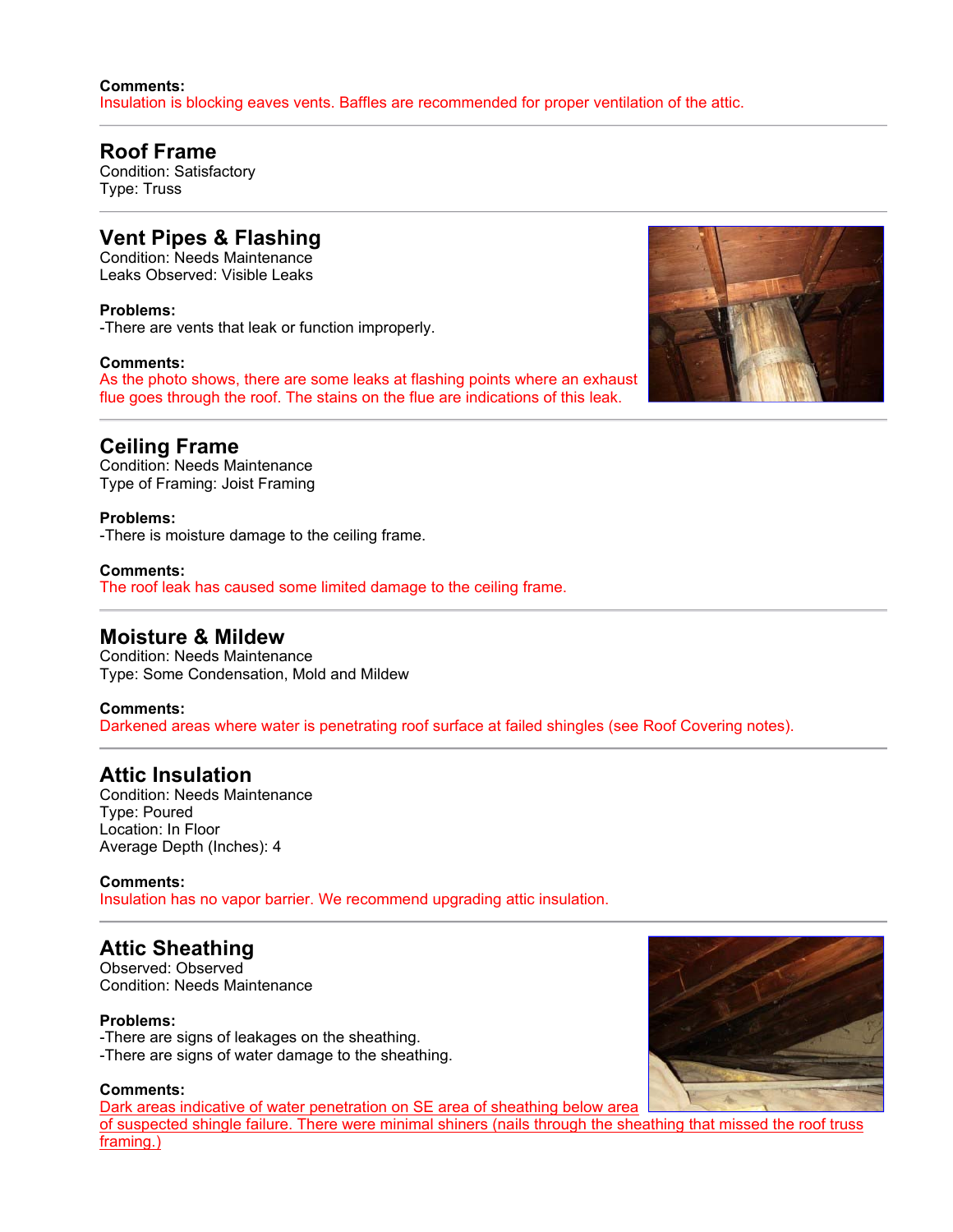# **Interior Components**

Our inspection of the Interior includes a visual inspection of the readily accessible portions of the walls, ceilings, floors, doors, cabinetry, countertops, steps, stairways, balconies and railings. Please note that a representative sample of the accessible windows and electrical receptacles are inspected. These features are examined for proper function, excessive wear and general state of repair. In some cases, all or portions of these components may not be visible because of furnishings and personal items. In these cases some of the items may not be inspected. The condition of walls behind wall coverings, paneling and furnishings cannot be judged. Only the general condition of visible portions of floors is included in this inspection. As a general rule, cosmetic deficiencies are considered normal wear and tear and are not reported. Determining the source of odors or like conditions is not a part of this inspection. Floor covering damage or stains may be hidden by furniture. The condition of underlying floor coverings is not inspected. Determining the condition of insulated glass windows is not always possible due to temperature, weather and lighting conditions. Check with owners for further information. All fireplaces should be cleaned and inspected on a regular basis to make sure that no cracks have developed. Large fires in the firebox can overheat the firebox and flue liners, sometimes resulting in internal damage.

## **General Information**

Number of Bathrooms: 2 Number of Bedrooms: 4

## **Floors**

Condition: Satisfactory Type of floor: Carpet

## **Walls**

Condition: Needs Maintenance Type: Drywall

**Problems:** -There are cracks/holes in the wall.

#### **Comments:**

The photo illustrates a crack in the kitchen wall near the ceiling which could indicate uneven settlement in one area of the house.

## **Stairs / Railings**

Condition: Needs Maintenance

#### **Comments:**

The handrail is loose. The handrail bracket is loose. This can constitute a safety hazard.

## **Entry Doors**

Condition: Satisfactory Material: Wood Insulation:

## **Other Entry Doors**

Condition: Satisfactory Type of Door: Sliding Glass Insulation: Insulated

## **Interior Doors (door # 1)**

Location: Dining room, Closets, Main Level

#### **Ceilings** Condition: Satisfactory Type: Drywall

**Interior Doors (door # 2)**

Location: Upstairs bedrooms Condition: Satisfactory

## **Interior Doors (door # 3)**

Location: All Bathroom Doors Condition: Satisfactory

## **Interior Doors (door # 4)**

Location: Lower level Den Condition: Needs Maintenance

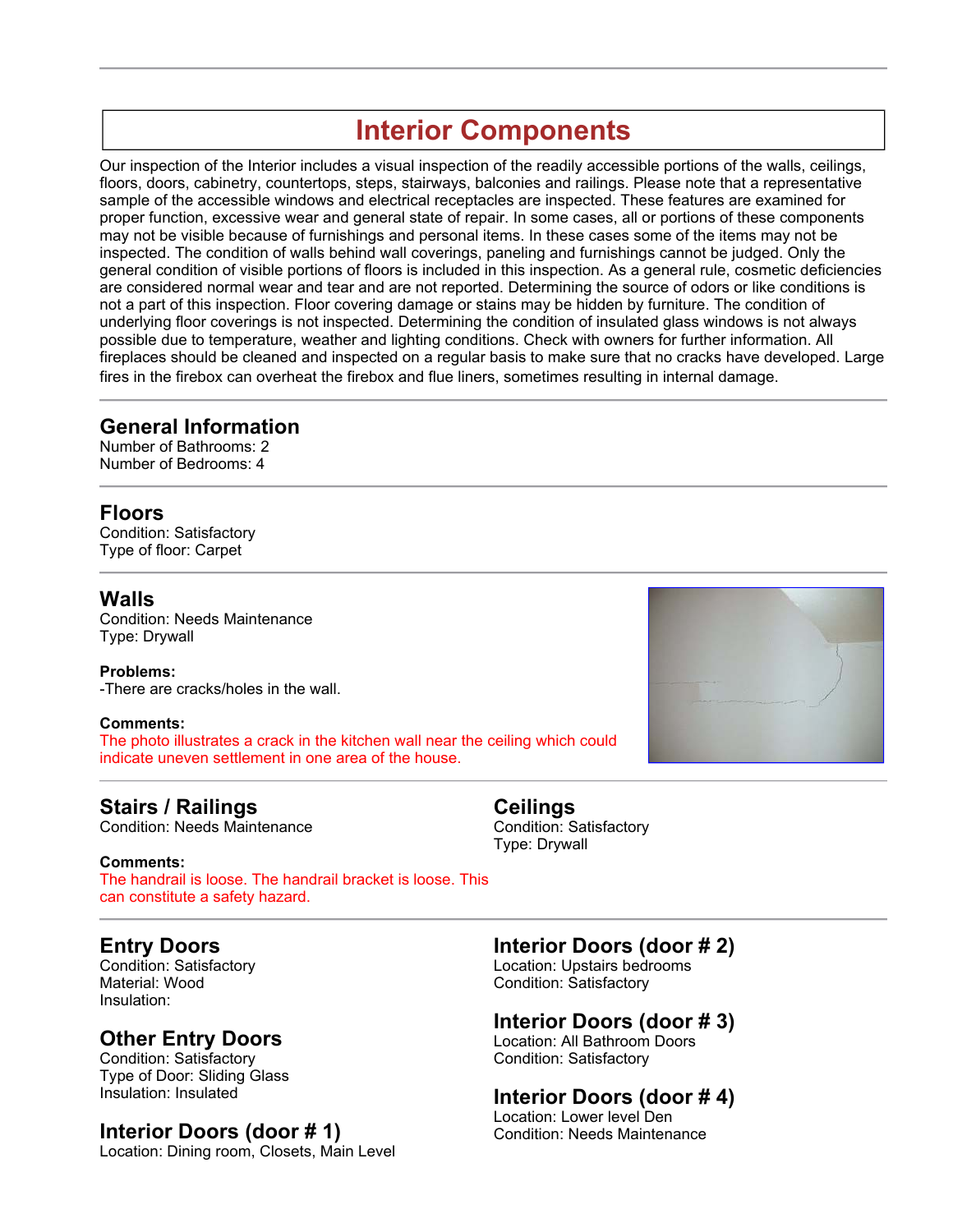Condition: Satisfactory

## **Comments:**

This component is functioning properly.

## **Windows**

Condition: Needs Maintenance Type: Double Hung Material: Wood Glass: Storm Windows: Yes

## **Problems:**

- -The windows insulate poorly.
- -There are windows stuck or painted shut.
- -There are bedrooms without properly functioning egress windows.

## **Comments:**

Some window sashes do not operate properly. Window weather stripping is damaged or defective. Fire egress for the window is inadequate in NE bedroom.

**Comments:**

## **Moisture and Mildew**

Condition: Satisfactory Degree of Damage: None

## **Fireplace**

Condition: Needs Maintenance Type: Masonry Operational: Yes

#### **Problems:**

-The chimney needs cleaning.

#### **Comments:**

The flue is in apparent need of cleaning. Combustibles are too close to the fireplace opening.

## **Bedroom 1**

Condition: Needs Maintenance

#### **Comments:**

This northeast bedroom does not have an operable window. Legal bedrooms must have a method of egress.

## **Laundry Room**

Condition: Needs Maintenance

#### **Comments:**

Photo shows the wall next to 240-volt outlet testing high for moisture. It appears that a roof leak is draining down the wall in the laundry room.



## **Den/Home Office**

Condition: Needs Maintenance

#### **Problems:**

This room appears to have been converted from a garage.

This door does not close properly and may be out of square..

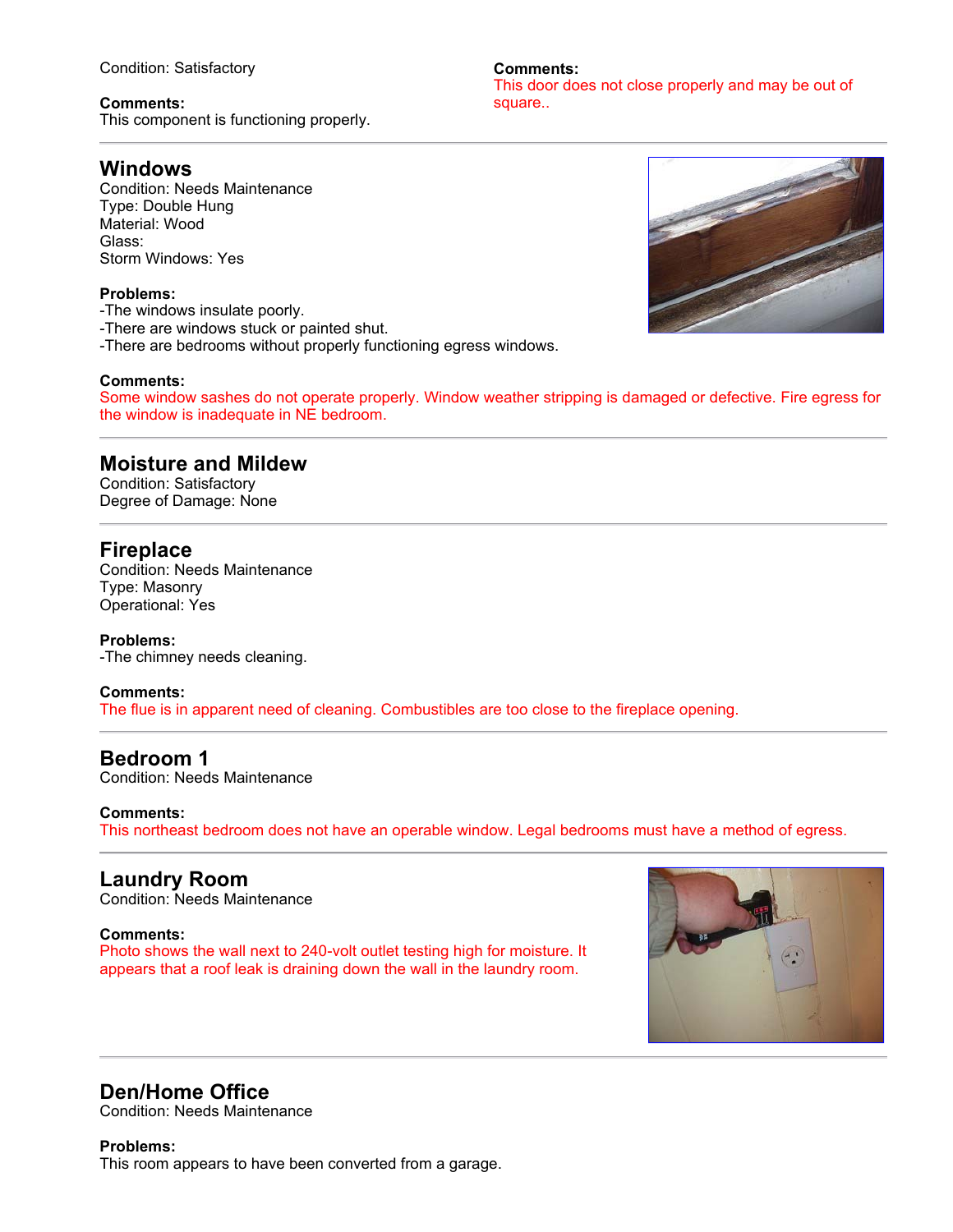#### **Comments:**

When rooms have been added or converted on a home, there could be problems with adequate ventilation and conditioned air. Furthermore, converted spaces may lack adequate power receptacles and insulation.

## **Bathroom 1**

Our inspection of the bathrooms included a visual examination of the readily accessible portions of the floors, walls, ceilings, cabinets, countertops and plumbing fixtures. Bathrooms are inspected for water drainage, damage, deterioration to floor and walls, proper function of components, active leakage, unusual wear and general state of repair. Bathroom fixtures are run simultaneously to check for adequate water flow and pressure. Fixtures are tested using normal operating controls. Vent fans and their ductwork are tested for their proper operation and examined where visible. Shower pans are visually checked for leakage, but leaks often do not show except when the shower is in actual use. Determining whether shower pans, tub/shower surrounds are watertight is beyond the scope of this inspection. It is very important to maintain all grout and caulking in the bath areas. Very minor imperfections can allow water to get into the wall or floor areas and cause damage. Proper ongoing maintenance will be require ed in the future.

## **Bathroom Location**

**Location:** downstairs

## **Toilets**

Condition: Satisfactory

#### **Ventilation**

Condition: Satisfactory Fan Vents To: Outside

### **Floor**

Condition: Satisfactory Type: Vinyl (Linoleum)

#### **Problems:**

-The edges of the floor (tiles) are lifting. -The floor is not sealed properly.

## **Shower Walls**

Condition: Satisfactory Type: Fiber Glass

## **Floor**

Condition: Satisfactory Type: Vinyl (Linoleum)

#### **Problems:**

-The edges of the floor (tiles) are lifting. -The floor is not sealed properly.

#### **Receptacles**

Condition: Satisfactory Type: GFCI

## **Moisture & Mildew**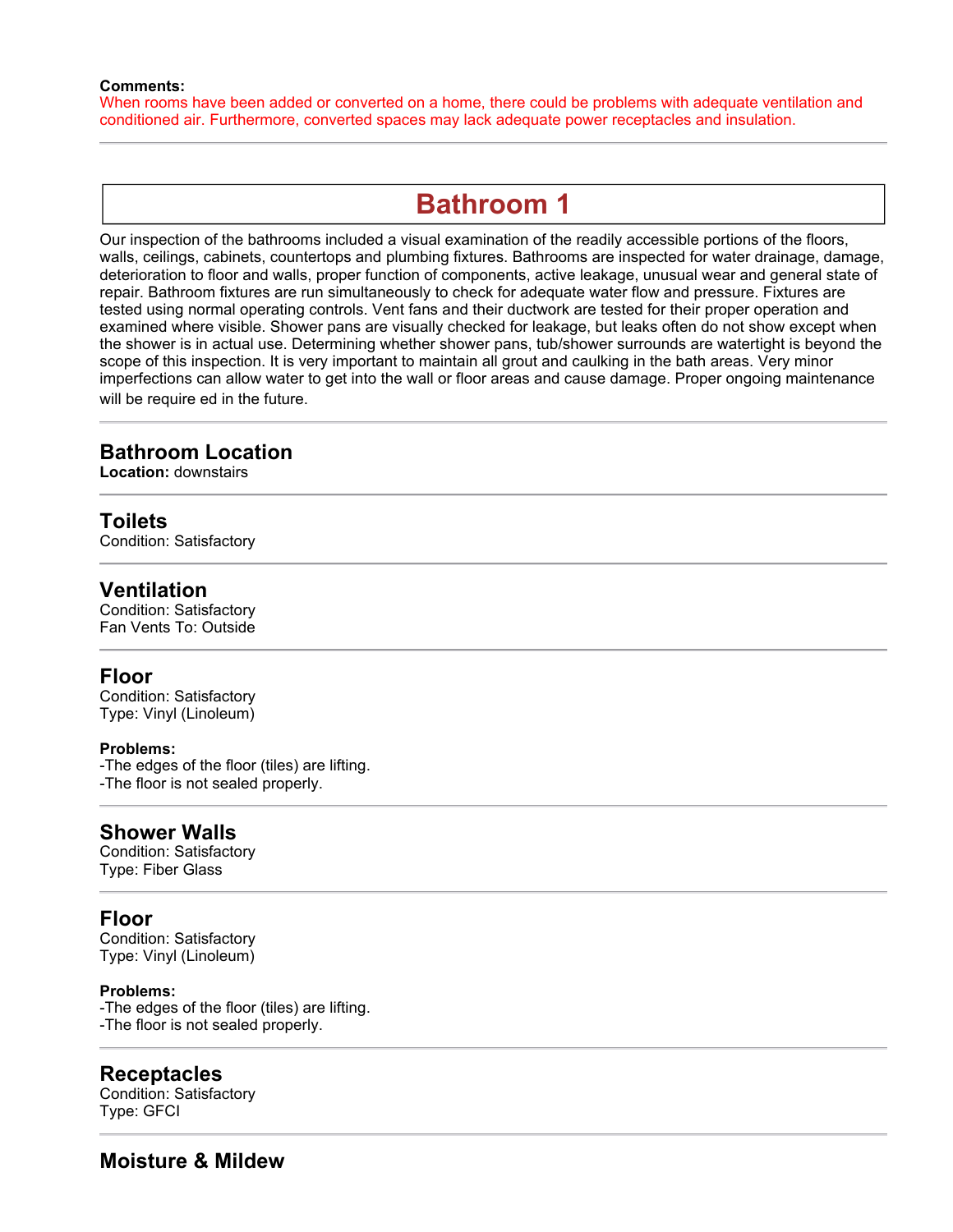## **Sinks**

Condition: Needs Maintenance

#### **Problems:**

-There is corrosion on the pipes or valves. -There are signs of leakages in the fixtures.

#### **Comments:**

Water pressure appears low at this fixture. Corroded galvanized pipe beneath sink appears to be seeping and rust build-up inside the pipe could be occurring.

# **Bathroom 2**

## **Bathroom Location**

**Location:** upstairs

## **Toilets**

Condition: Satisfactory

## **Ventilation**

Condition: Satisfactory Fan Vents To: Outside

## **Bathtub**

Condition: Satisfactory Type: Built-In

#### **Problems:**

-The seal is caulked improperly.

#### **Comments:**

Rehabilitation of caulking is needed. This component is in need of minor repair.

## **Shower Walls**

Condition: Type: Fiber Glass

## **Floor**

Condition: Needs Maintenance Type: Ceramic Tile

#### **Comments:**

Tile is cracked near tub and needs re-grouted. Flexible caulking needs applied wherever tile meets an edge.



#### **Receptacles** Condition: Satisfactory Type: GFCI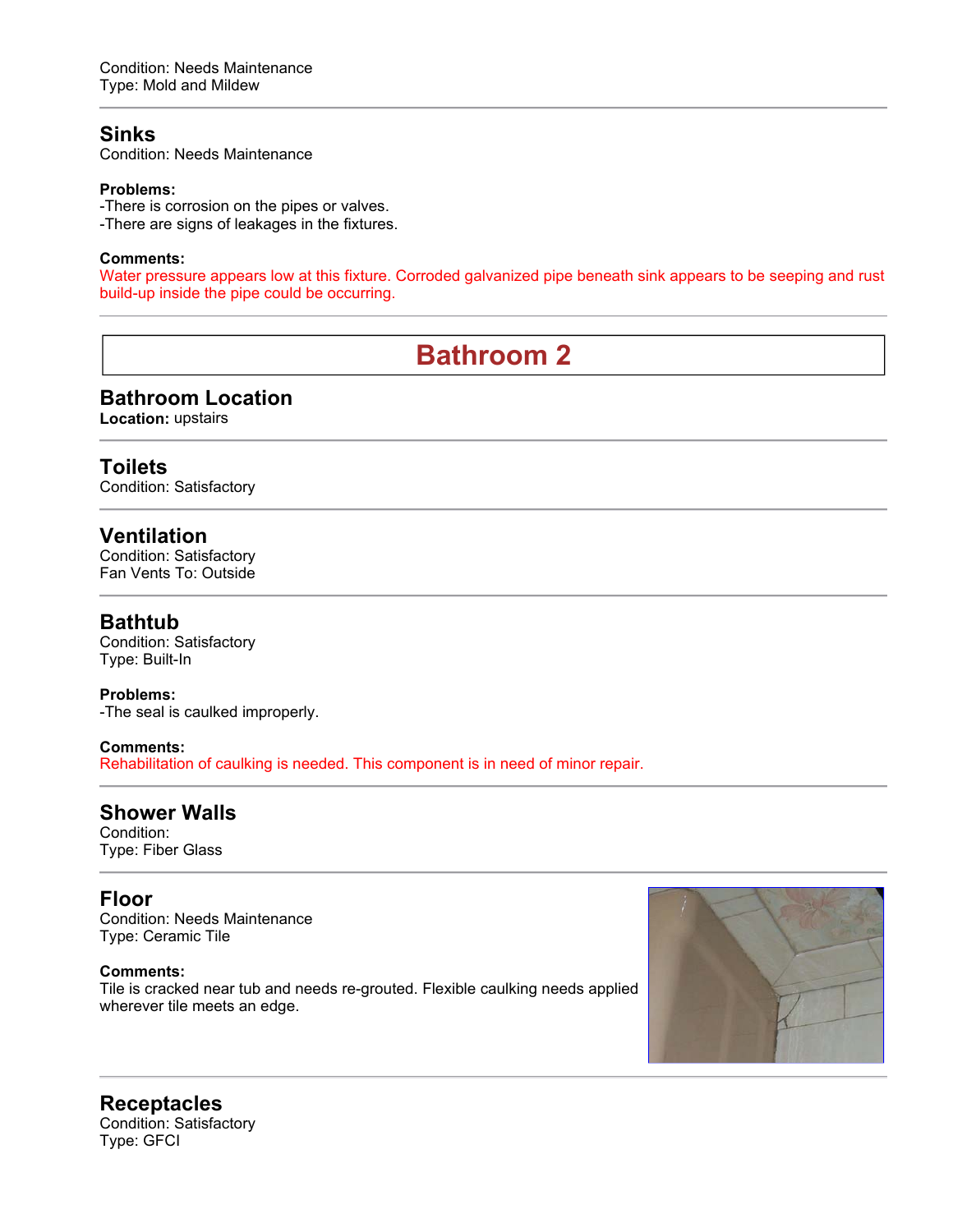## **Moisture & Mildew**

Condition: Satisfactory Type: None

## **Sinks**

Condition: Satisfactory

# **Kitchen**

Inspection of standalone refrigerators, freezers and built-in icemakers are outside the scope of the inspection. No opinion is offered as to the adequacy of dishwasher operation. Ovens, self or continuous cleaning operations, cooking functions, clocks, timing devices, lights and thermostat accuracy are not tested during this inspection. Appliances are not moved during the inspection to inspect below or behind them. Portable dishwashers are not inspected, as they require connection to facilitate testing and are sometimes not left with the home.

## **Cabinets**

Condition: Satisfactory

**Counters** Condition: Satisfactory Counter Tops:

**Sink** Condition: Satisfactory

**Problems:** -The caulking is deteriorating.

## **Flooring**

Condition: Satisfactory Type:

## **Receptacles**

Condition: Satisfactory Type: Non-GFCI

**Comments:** Recommend upgrading to GFCI for all counter top outlets near sink.

## **Moisture and Mildew**

Condition: Satisfactory Degree of Damage: None

## **Ventilation**

Condition: Satisfactory Fan Vents To: Exterior

## **Range/Oven**

Condition: Satisfactory Fuel Type: Gas Operational: Operating Make: GE Model: Unknown

## **Refrigerator**

Condition: Satisfactory Operational: Operating Make: GE Model: RS2000

## **Dishwasher**

Condition: Satisfactory Operational: Operating Make: GE Model: Unknown

## **Microwave**

Condition: Satisfactory Operational: Operating Make: Sharp Model: Unknown

## **Disposal**

Condition: Satisfactory Operational: Operating Make: Unknown Model: Unknown

#### **Trash Compactor** Not applicable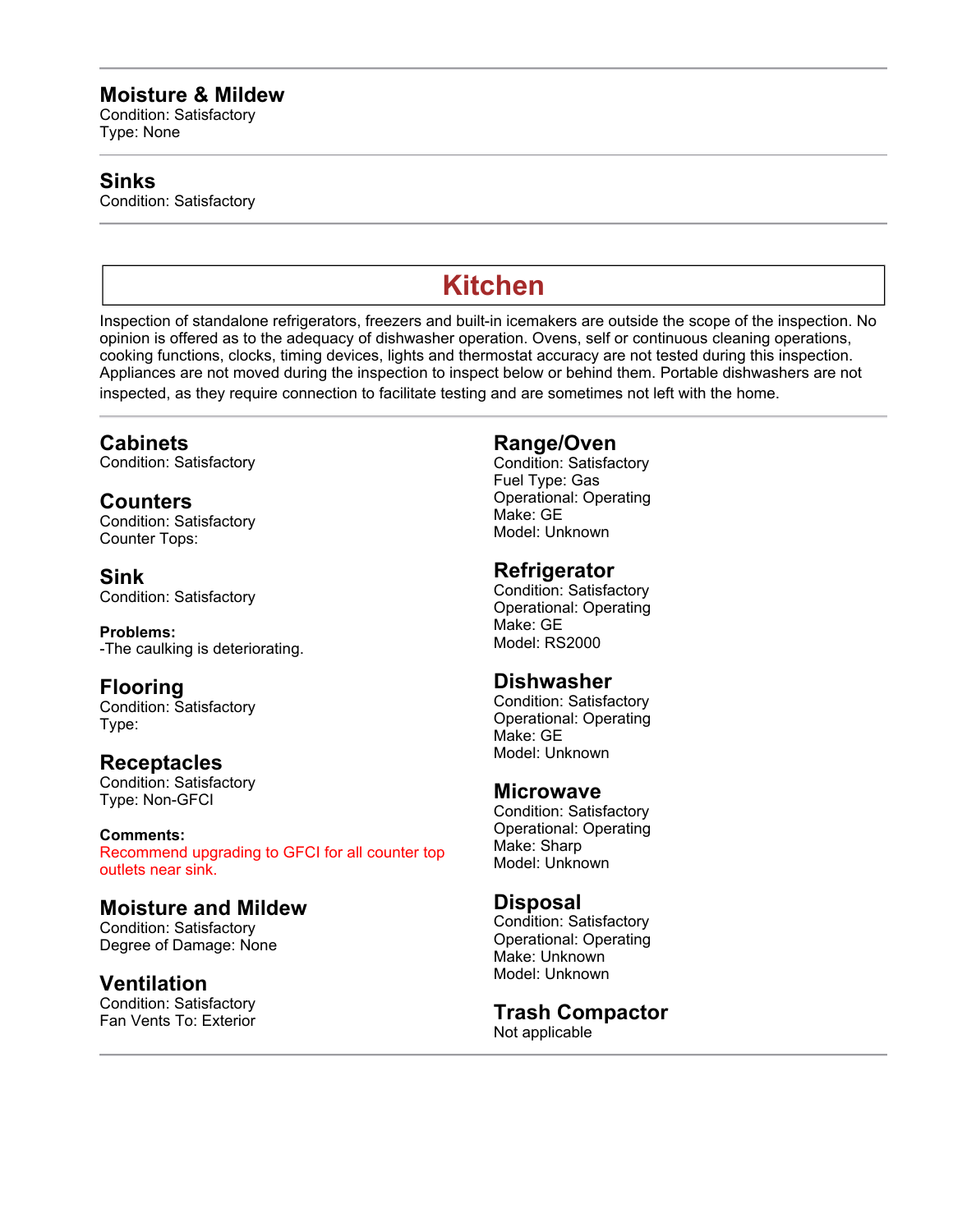# **Basement / Crawlspace**

Many of the building's structural elements and portions of its mechanical systems are visible inside the Crawlspace. These include the foundation, portions of the structural framing, distribution systems for electricity, plumbing, and heating. Each accessible and visible component and system was examined for proper function, excessive wear or abnormal deterioration and general state of repair. It is not unusual to find occasional moisture and dampness in the Crawl Spaces and we advise annual inspections of this area. Significant or frequent water accumulation can affect the structures foundation and support system and would indicate the need for further evaluation by professional drainage contractor. We advise to monitor your Crawlspace during the rainy season.

## **Description**

Type: Partial, Crawlspace Access Location: Stairs

#### **Comments:**

Basement is unfinished space with a connected crawlspace under the east side of the house.

## **Foundation**

Condition: Satisfactory Type: Concrete

#### **Comments:**

Not all areas of the foundation were visible at the time of the inspection. The foundation appears to be performing from what can be observed. There are several thin cracks visible in the foundation less than a quarter inch wide which are typical of an older masonry foundation.



## **Columns**

Condition: Satisfactory Type: Steel

## **Stairs**

Condition: Satisfactory

## **Floor**

Condition: Satisfactory Floor Type: Concrete, Dirt

#### **Comments:**

Partial basement has a concrete floor. Floor of the crawlspace is gravel-covered dirt.

## **Walls**

Condition: Satisfactory Wall Type: Open

## **Floor Drain**

Condition: Satisfactory Visibility: Not Visible

## **Sump Pump**

Condition: Satisfactory Type: Submersible Status: Not Tested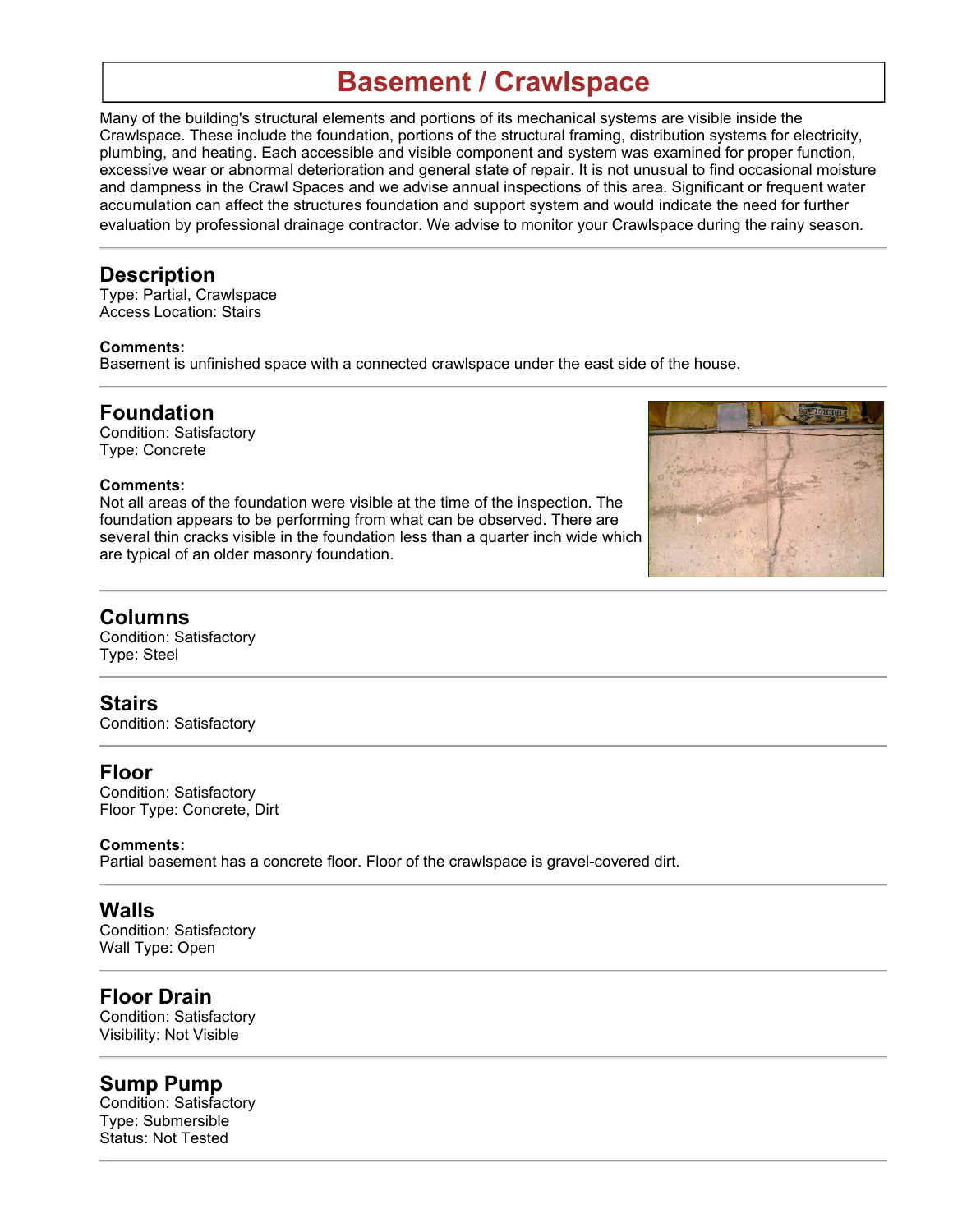## **Insulation**

Condition: Satisfactory Location: Perimeter walls of crawlspace

## **Vapor Barrier (Uninsulated Crawl Space)**

Condition: Needs Maintenance Visibility: Visible

#### **Comments:**

The basement contains an additional gravel-covered crawlspace that needs to be covered completely by a vapor barrier. A vapor barrier is a sheet of plastic that prevents moisture from the ground from rising into the structure.

## **Floor Joists**

Condition: Satisfactory Type: Conventional Visibility: Visible

## **Sub Flooring**

Condition: Satisfactory Visibility: Visible

#### **Dampness**

Condition: Satisfactory Degree of Damage: None

#### **Comments:**

Very minimal musty smell and dampness observed.

## **Sewage Ejector**

Condition: Needs Maintenance Tested: Not Tested

#### **Problems:**

-The sewage ejector pump does not appear to be functioning properly.

#### **Comments:**

The sewage ejector pump was unplugged and may not function properly. The sewage ejector pump moves waste from basement plumbing fixtures (i.e. toilets, showers, etc) to the level of the sewer line



## **Heating System**

Our examination of the heating system includes a visual examination of the exposed and accessible heating equipment, thermostat, safety controls, venting and the means of air distribution. Our inspection of the heating system includes activating the heating system via the thermostat and a visual examination of the accessible components listed below. These items are examined for proper function, excessive or unusual wear and general state of repair. Heat exchangers are inaccessible by design, and are not part of the ASHI standards of practice. They must be completely removed from the furnace to be fully evaluated. Our inspection does not include disassembly of the furnace. The inspector cannot light pilot lights due to the liability. The inspector does not test safety devices. To obtain maximum efficiency and reliability from your heating system, we recommend annual servicing and inspections by a qualified heating specialist. Determining the condition of oil tanks, whether exposed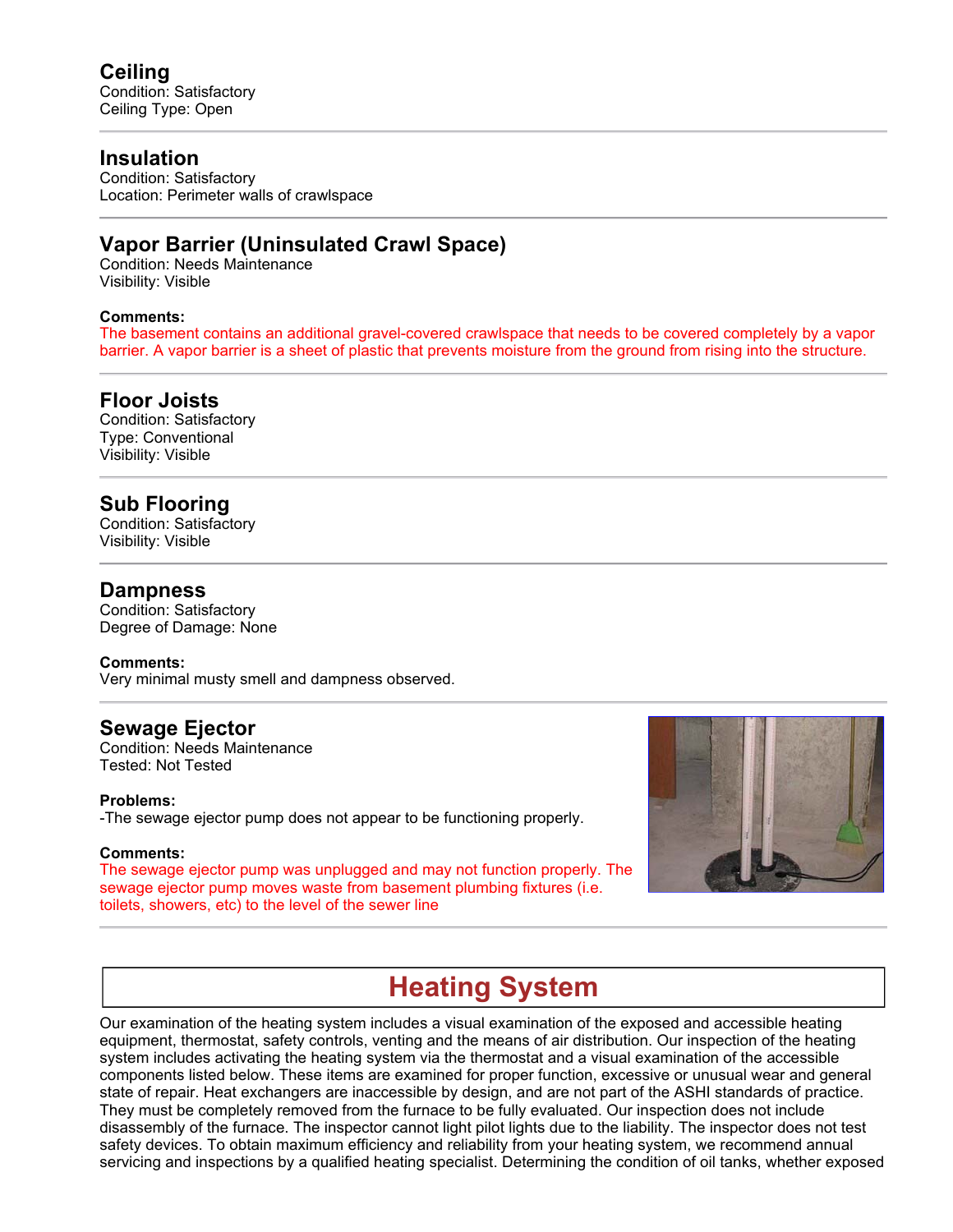or buried, is beyond the scope of this inspection. Leaking oil tanks represent an environmental hazard, which is sometimes a costly condition to address.

## **Heating System**

Condition: Satisfactory Type: Forced Air Fuel: Natural Gas Age: unknown years Capacity: 100,000 BTU's Heat System Location: basement Thermostat Location: first floor

#### **Comments:**

Furnace is over 20 years old and only 70 percent efficient. It is nearing the end of its useful life. Consider budgeting for a high efficiency furnace.

## **Fuel Source**

Condition: Satisfactory Fuel Type: Natural Gas Fuel Supply: Public Gas Status: Turned On

#### **Heat Exchanger**

Condition: Status: Not Tested Visibility: Not Visible

## **Heat Distribution**

Condition: Satisfactory Type: Ductwork Pipes: Galvanized Located in: Each Room

## **Unit Venting**

Condition: Needs Maintenance

#### **Problems:**

-The heating system draws in air from inside the house.

#### **Comments:**

Suggest updating furnace to draw supply air from outside the house.

#### **Humidifier**

Condition: Untested

#### **Air Filters**

Condition: Satisfactory Filter Type: Disposable

#### **Gas Furnace**

Condition: Satisfactory

#### **Comments:**

Lennox MGF/3-100A Serial Number = 4365L37831 70 AFUE 100,000 BTU/h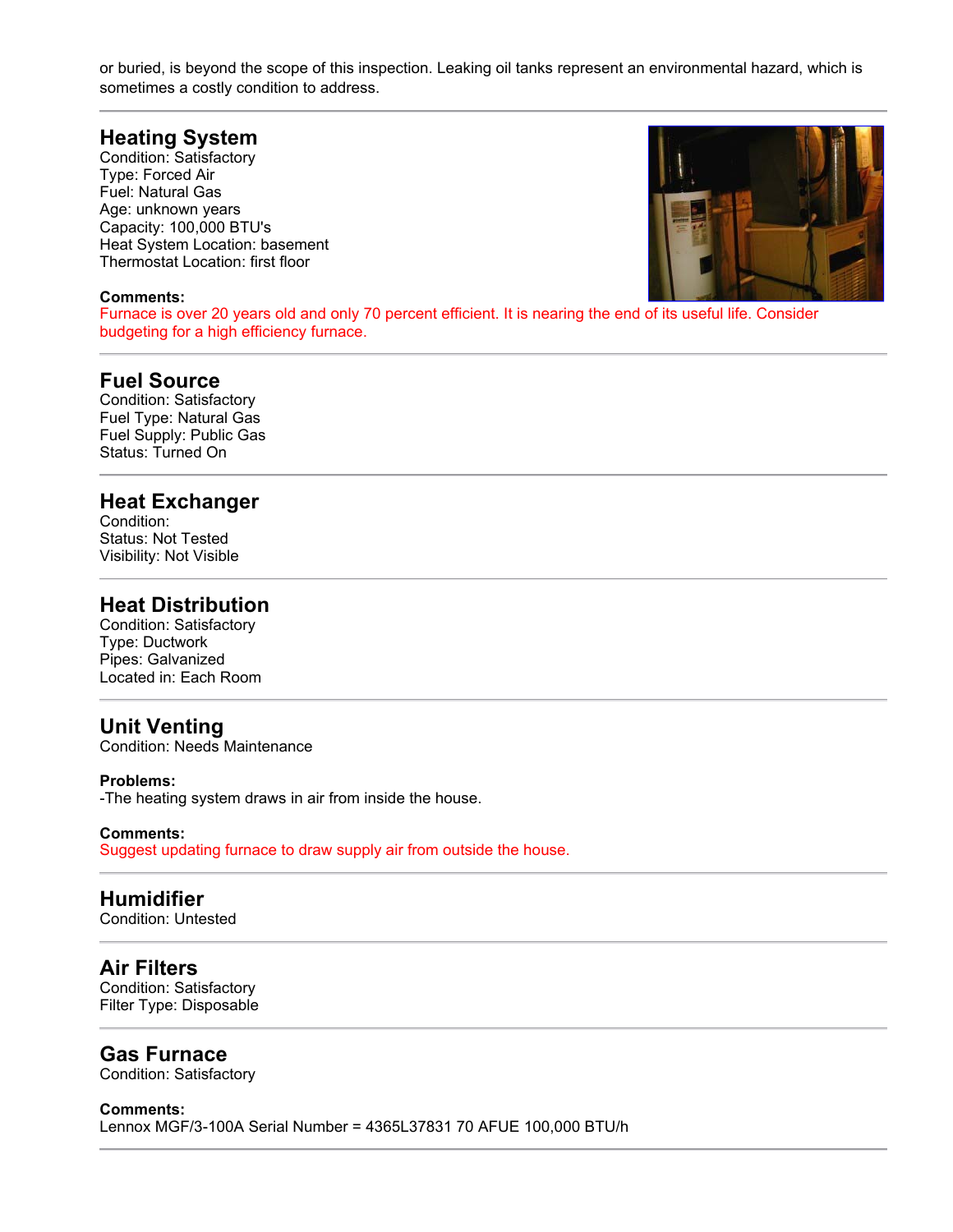# **Cooling System**

This is a visual inspection limited in scope by (but not restricted to) the following conditions: - Window and/or wall mounted air conditioning units are not inspected. - The cooling supply adequacy or distribution balance are not inspected. - Pressure tests on coolant systems are not within the scope of this inspection; therefore no representation is made regarding coolant charge or line integrity. - Judgment of system efficiency or capacity is not within the scope of this inspection. - Cooling systems are not dismantled in any way. Secured access covers are not removed. - The interior components of evaporators, condensers and heat pumps are not viewed. - The interior conditions of cooling components are not evaluated. - The presence of leaking refrigerant lines, heat pump oil, etc., is outside the scope of this inspection. Please also refer to the pre-inspection contract for a detailed explanation of the scope of this inspection.

## **Air Conditioning Unit**

Condition: Needs Maintenance Status: Tested Age: estimate 5-10 years Capacity: 4 ton Location: South side (condenser) Last Service Date: unknown



#### **Problems:**

-There are obstructions blocking a free air exchange. -The refrigerant tubes are poorly insulated.

#### **Comments:**

Model GE LMB-48AK10 (4-tons). The unit appears the right size for a 2,000 sq. ft. home and produces cold air when tested. The insulation on the return line is missing, damaged, or defective decreasing efficiency. Clean leaves and debris away from outdoor condenser coil.

## **Air Conditioning Type**

Condition: Satisfactory Type: Central Air Fuel: Turned On

#### **Comments:**

Air handler in basement appears to be in serviceable condition without air leaks in unit housing. Indoor evaporator coil and drain pan appear to function properly.

## **Electrical Disconnect**

Condition: Satisfactory Location: south side of house

## **Air Distribution**

Condition: Satisfactory Type: Ductwork Located in: Each Room

**Comments:** Duct type is rigid metal.

## **Garage / Carport**

The Garage is inspected as best as possible, but can be limited due to parked cars or personal stored items. Due to this area be cluttered or areas being inaccessible, it is common for sections that cannot not be fully inspected or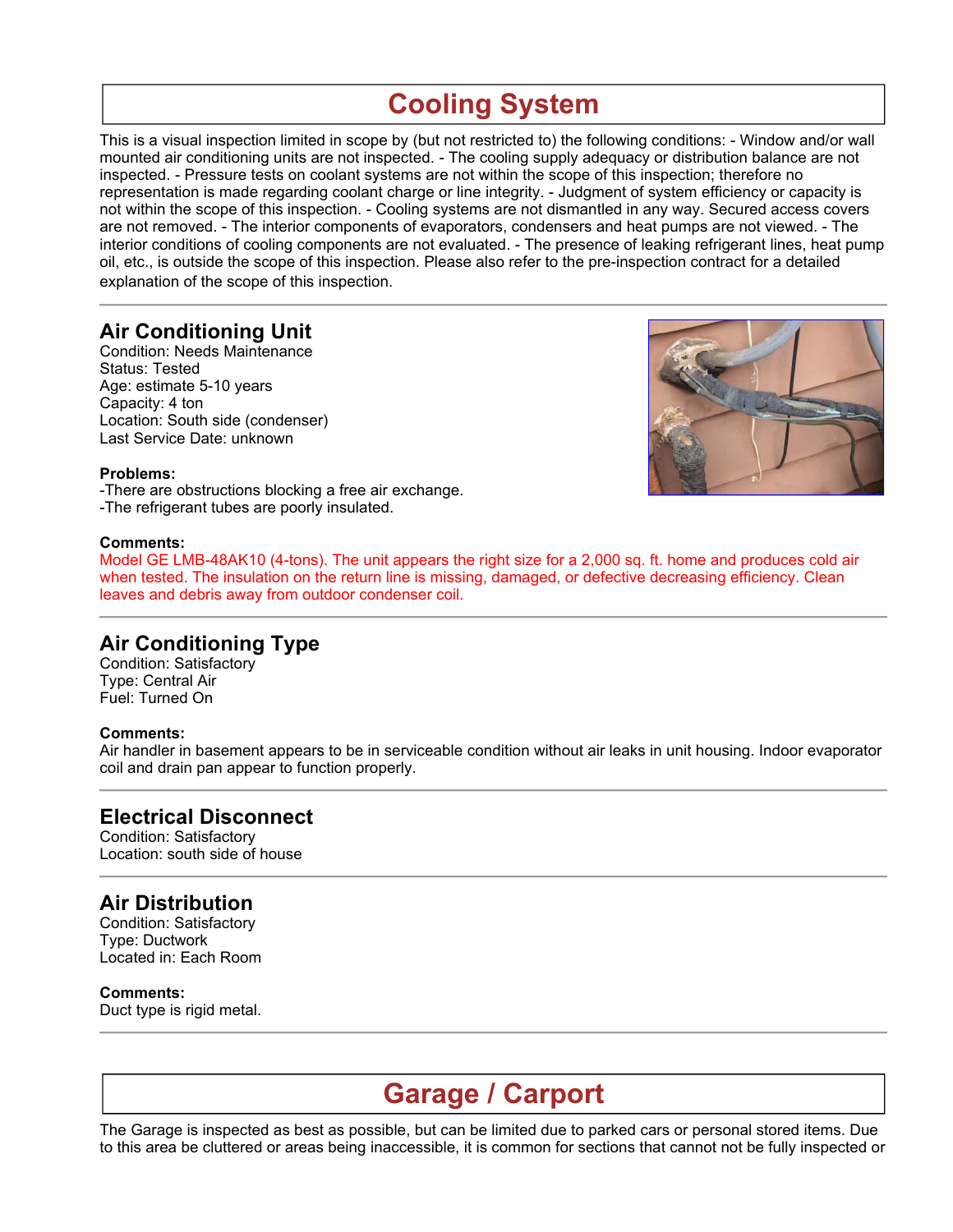items identified during our limited inspection. We suggest that a walk-through be performed once the home is vacant. If this is a new construction inspection or vacant home this area will be inspected thoroughly. Determining the heat resistance rating of firewalls and doors is beyond the scope of this inspection. Flammable materials should not be stored within the Garage area if possible.

## **Garage Description**

Condition: Satisfactory Type: Attached Garage

#### **Comments:**

2-car.

## **Vehicle Doors**

Condition: Satisfactory Status: Tested

#### **Comments:**

This component is functioning properly.

## **Flooring**

Condition: Satisfactory Floor Type: Concrete

## **Walls/Windows/Ceiling**

Condition: Satisfactory

## **Separation Wall (Attached Garage)**

Condition: Needs Maintenance Type: 5/8" Drywall

#### **Problems:**

-There are holes or gaps in common drywall.

#### **Comments:**

Repair all breaches in common drywall. Floor penetrations are not properly fire stopped. Ceiling penetrations are not properly fire stopped.

## **Door to Living Space (Attached Garage)**

Condition: Satisfactory Door Type: Solid Wood Fire Door Properties: Fire Resistant

## **Ventilation System**

Condition: Status: Not Applicable

## **Moisture & Mildew**

Condition: Satisfactory Type: None

#### **Comments:**

## **Receptacles**

Condition: Needs Maintenance Type: Non-GFCI